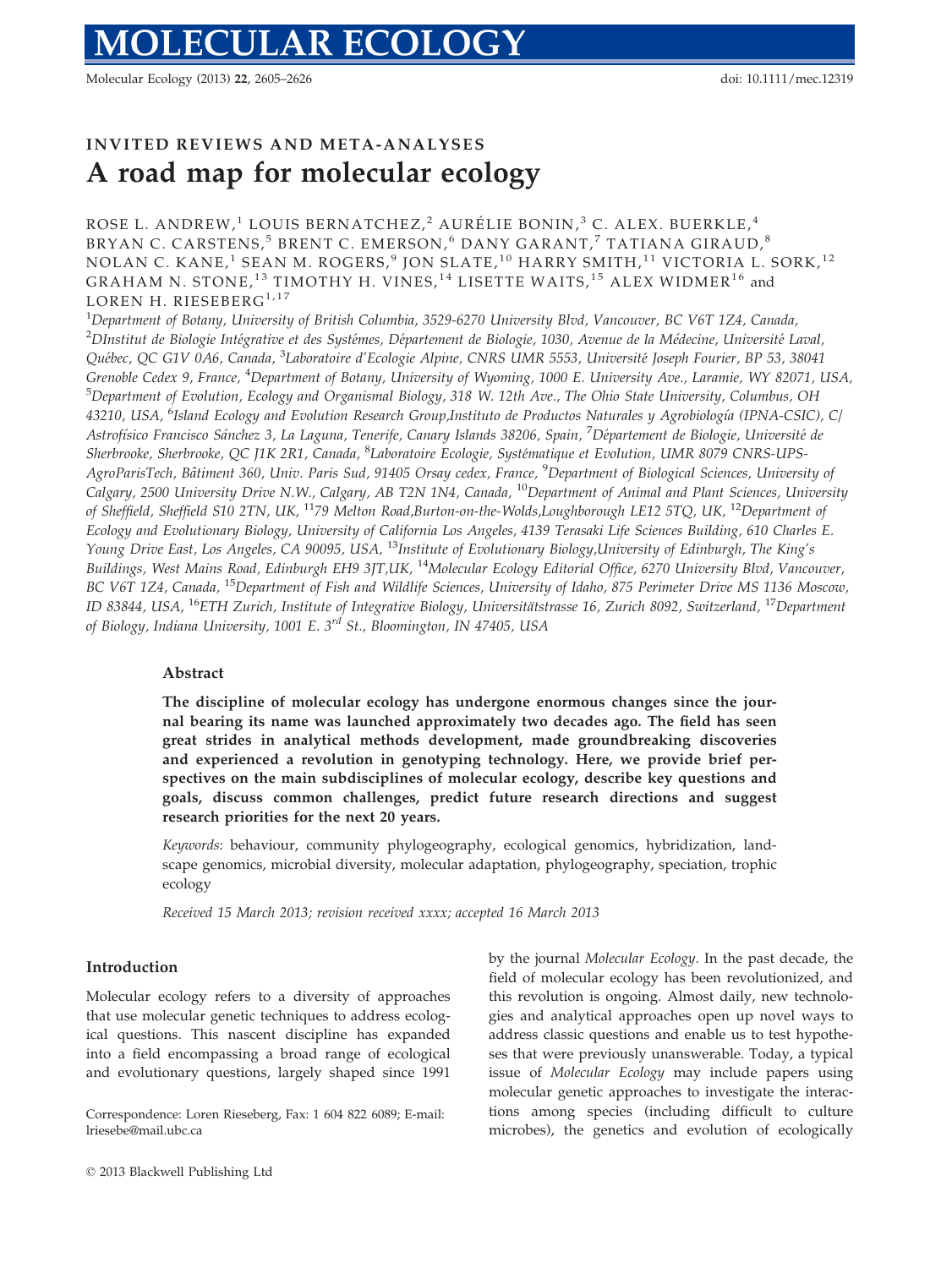important traits, the relatedness among individuals and (based on this information) their dispersal and behaviour, the movement of individuals across landscapes, the formation of new species and the consequences of hybridization between divergent lineages. Here, we examine the current state of the key subdisciplines within the field of molecular ecology and predict possible future directions and ongoing changes.

What will the field of molecular ecology look like in years to come? Much of the current revolution is enabled by new technology, with advances in genomics, satellite imagery, computer hardware and software, and microfluidics leading to major changes in how we can best investigate molecular ecological questions. Molecular ecologists must therefore be masters of integrating these new technological approaches and applying them in innovative ways to key biological questions. And this brings up what is most exciting about the current state and direction of the field—the biological questions remain at the fore.

A classic metaphor relating to many scientific endeavours is 'the drunk under the streetlight', who searches for his lost keys in the area illuminated by a streetlight even though he knows his keys are far away in a darkened area where he cannot see. While many scientific questions are indeed difficult to investigate due to our limited observational abilities, these new technologies are dramatically broadening our horizons. Much of early molecular ecology research was limited by the difficulties and expense in obtaining genetic information, but today we can assess thousands of loci in numerous individuals routinely and relatively cheaply (Davey & Blaxter 2010; Davey et al. 2011). We are now at the point where the whole street is illuminated, and many 'key' questions that we have wanted to ask all along can finally be addressed.

This 'road map' paper builds on a symposium about the future of molecular ecology that was held on 6 July 2012 at the First Joint Congress on Evolutionary Biology in Ottawa. The symposium showcased some of the leading research in molecular ecology, mapping out future research priorities with panel discussions. On 24 October 2012, we held an Online Forum to obtain additional feedback from the molecular ecology community about challenges and priorities. These talks and discussions are distilled below into brief perspectives on many of the key research areas in molecular ecology, including discussions of important questions, challenges and priorities.

# DNA sequence–based trophic ecology—by Brent C. Emerson

Trophic interactions represent the primary data for investigations ranging from single species conservation

through to the resolution of community food webs. However, our capacity to directly acquire data on trophic interactions is limited by our ability to record interactions between consumer and resource species. Monitoring these interactions is challenging when consumers are difficult to observe and becomes more challenging still if a consumer is a resource-use generalist, as opposed to specialist.

In response to these difficulties, efforts have been directed towards the quantification of diet by indirect means such as the analysis of faecal material (morphological remains, plant alkanes, near infrared reflectance spectroscopy), analysis of gut contents (as for faecal analysis, but also including prey-specific antibodies and protein electrophoresis), laboratory feeding experiments and stable isotope analysis of consumer tissues (reviewed in Valentini et al. 2009; Pompanon et al. 2012).

The expansion of publicly available genomic resources, technical advances in PCR amplification, the development of next-generation DNA sequencing technology and increased understanding of the degradation properties of DNA sequence have been capitalized upon to refine and improve the general approach of developing species-specific primers (Asahida et al. 1997). The DNA of resource species can potentially be sampled from the moment the organism is consumed (upper digestive tract) through to the moment it is expelled as faeces, with DNA quality expected to progressively decay with sampling time.

Recent work has shown that regions of chloroplast DNA of more than 500 bp can be amplified from DNA extracted from herbivorous beetles, facilitating the identification of resource species consumed (Jurado-Rivera et al. 2009). Similar work on rare weevil species from Mauritius reveals that the upper digestive tract frequently contains plant material from a single resource species, sufficient for co-extraction, cpDNA amplification and sequencing (J. N. J. Kitson, B. H. Warren, V. Florens, C. Baider, D. Strasberg & B. C. Emerson, unpublished data). In such cases where reasonably long DNA regions can be amplified from a single resource species, traditional DNA sequencing approaches can be employed, but degraded samples will most profitably gain from parallel sequencing technology (for reviews see Valentini et al. 2009; Pompanon et al. 2012). In both cases, the ability to select plant-specific genes (cpDNA) eliminates unwanted co-amplification of consumer DNA, which poses more of a problem for the characterization of predator–prey relationships (for a review see King et al. 2008a).

In the case of predators and prey, if there is sufficient prior genomic knowledge and phylogenetic distance between consumer and resource species, resource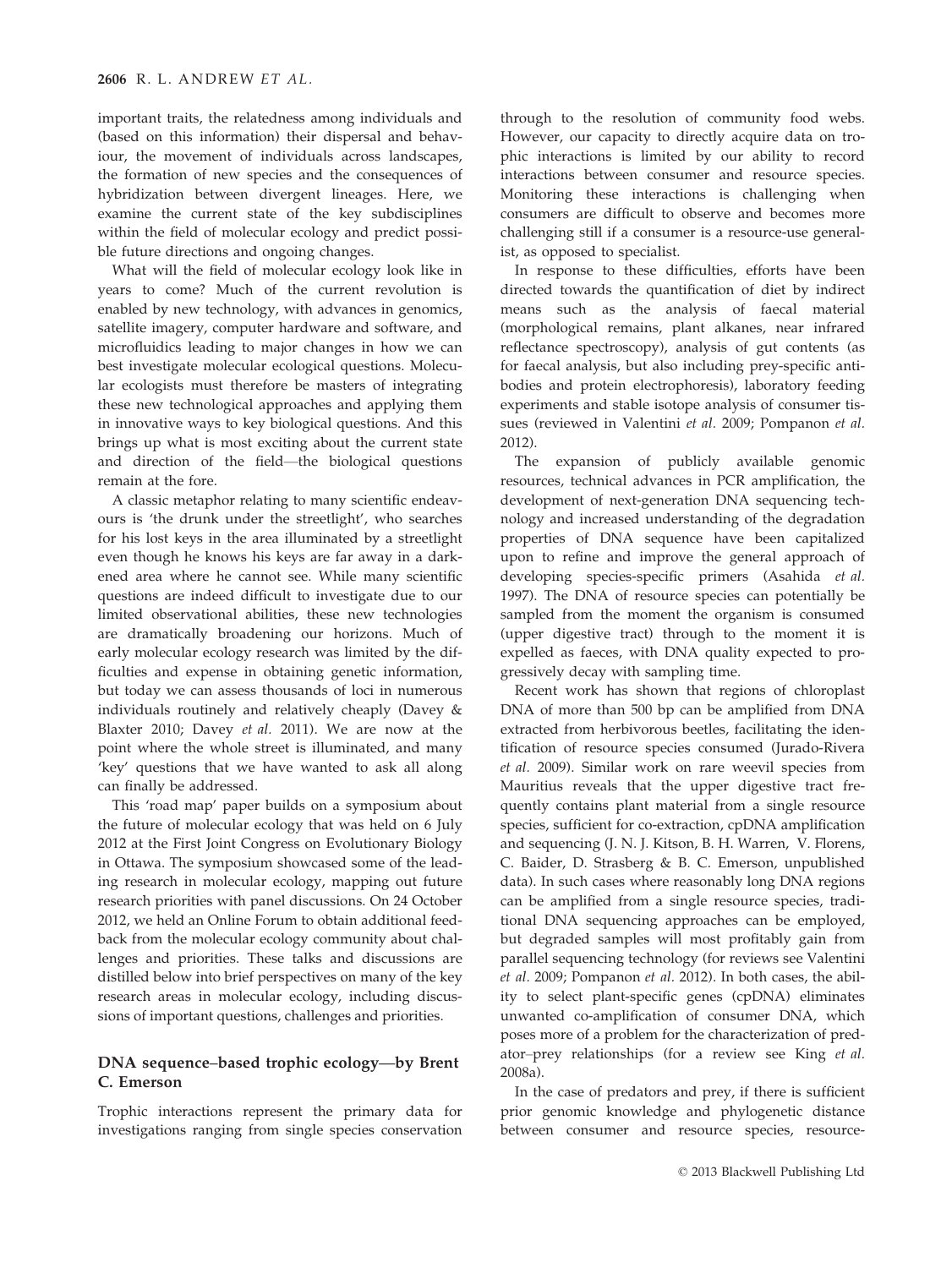specific primers may be possible, as has been done to compare insectivory among sympatric New World primates (Pickett et al. 2012). However, as the genomic distance between consumer and resource species narrows, the challenge of selectively amplifying the resource species increases, but primer blocking does hold some promise for minimizing this problem (Vestheim & Jarman 2008; Shehzad et al. 2012).

## Promises and challenges

The main goals of DNA sequence–based trophic ecology are to (i) characterize resource species utilization by a focal species and (ii) estimate the proportional representation of each resource species to the focal species' diet. Unfortunately, there is not a one size fits all solution to these goals, because of the inherent variance and complexity of consumer resource systems (Fig. 1). Several of the main challenges and priorities for DNA sequence–based trophic ecology over the next two decades are listed below:

- 1 Development of methods that provide accurate and unbiased identification of all resource species. Common to all systems is the desire to amplify a DNA sequence region, or regions, across the full range of resource species, in the absence of amplification bias, with each resource species being uniquely identifiable within a fully inventoried DNA sequence reference library of resource species. While this may be considered the gold standard, it may often be difficult to achieve in full.
- 2 Development of methods that provide accurate and unbiased quantitative estimates of the proportional representation of resource species (see Pompanon



Fig. 1 Four variables of importance for a DNA sequence–based approach to characterize resource use by consumer species. Increased shading from left to right indicates increased technical or logistical difficulty.

et al. 2012 for a discussion). Current estimates rely upon a quantifiable relationship between the copy number of an amplified DNA sequence region and resource biomass; these estimates also require equal amplification efficiency of the target DNA region across different resource species.

- 3 Elimination of DNA amplification step (i.e. PCR). Problems arising as a result of PCR amplification bias can potentially be overcome if technology eliminates PCR altogether. This becomes theoretically possible as next-generation sequencing capacity increases and logistically possible as costs come down. If the genomes of each resource species become available as a reference tool, PCR-free sequencing of tissue sampled from the alimentary system of a consumer may permit the estimation of presence, absence and abundance of resource species DNA.
- 4 Connection of spatial variation in abundance of consumer and resource species with dietary patterns. Combining ecological surveying and sampling with a DNA sequence–based approach to trophic ecology could connect spatial variation in resource species utilization by consumer species to spatial variation in abundance of either group. Such data would contribute to understanding the evolution of diet within groups of evolutionary interest such as plant-feeding insects.
- 5 Evaluation of diet preferences of consumers. Molecular characterization of resource utilization may be a useful tool for conservation biologists, providing a means to evaluate which resource species are favoured by a consumer species, or whether rarity among consumer species is related to resource species limitations, such as specialization to rare resource species, or competitive exclusion by other consumers.

Even in the absence of quantitative estimates, DNA sequence–based characterization of trophic ecology has already taken us far beyond where we were, and we can expect more to come. The key to success, as always, will be clever questions, careful experimental design and cautious interpretation of data.

# Influential passengers: microbial diversity within multicellular organisms—by Graham N. Stone

Cohabiting microorganisms (bacteria, fungi, protists) play diverse roles in the biology of multicellular hosts. Improved methods of molecular detection—and particularly high-throughput sequencing—are driving an explosion of studies detecting bacterial and fungal contributions to the genomic and transcriptomic diversity present within other organisms. It is increasingly clear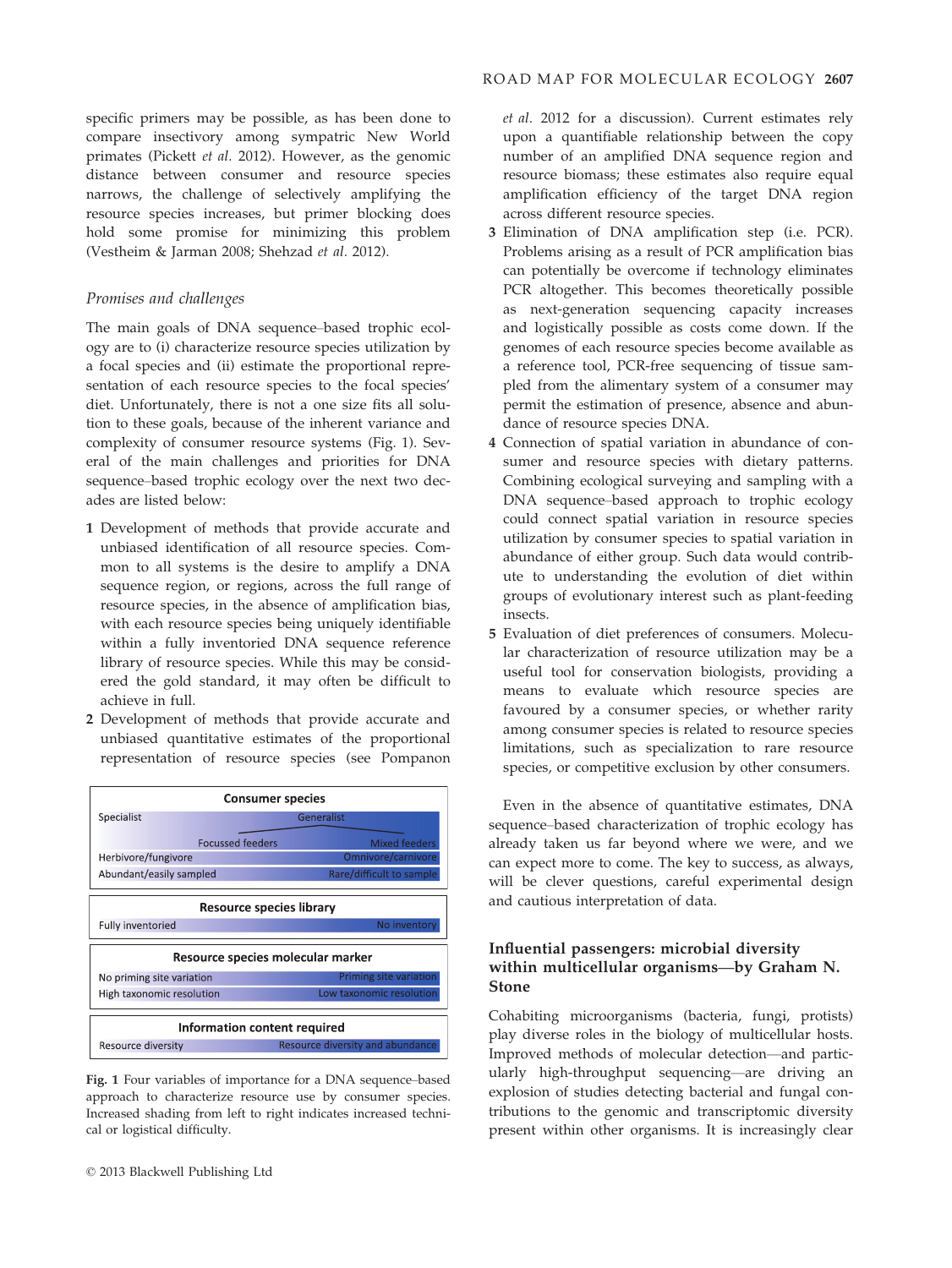that many aspects of organismal phenotypes reflect contributions from a diverse associated microbiome (Zilber-Rosenberg & Rosenberg 2008; Gibson & Hunter 2010).

Some of the newly revealed phenotypic diversity stems from discovering new roles for otherwise wellknown symbionts. For example, Wolbachia bacteria, primarily known for their influence on the reproductive biology of their hosts (Hilgenboecker et al. 2008), are now also known to allow the larvae of leaf-mining moths to maintain 'green islands' of living plant food within fallen leaves (Kaiser et al. 2010), and to suppress populations of human pathogens within mosquito vectors (Pan et al. 2012). Other new discoveries are of familiar microbial groups in unfamiliar places. Examples include recently demonstrated associations between multiple lineages of nitrogen-fixing bacteria and ants, whether inhabiting the nests of leaf-cutters (Pinto-Tomás et al. 2009) or specialized organs within the bodies of honeydew feeders (van Borm et al. 2002). Growing numbers of studies, however, reveal unexpected and major roles for microbes in mediating interactions within (Sharon et al. 2010) and between other species (Cafaro et al. 2011; van der Heide et al. 2012; McFrederick et al. 2012; Oliver et al. 2012; Zhang et al. 2012). A new paradigm may be that some of the variation in most host traits can be attributed to such 'influential passengers' (O'Neill et al. 1997). However, the microbiomes of the vast majority of organisms remain unsurveyed.

#### Future promise and challenges

Three general approaches should allow rapid advances in this field in the near future:

- 1 First, the falling cost of high-throughput sequencing allows large-scale DNA-barcode-based surveys of hostassociated microbial diversity. It is now possible to ask how microbial floras vary both across host species (Oliver et al. 2010; Anderson et al. 2012; Sullam et al. 2012) and within them (e.g. Qi et al. 2009; Blaalid et al. 2012), including our own (Yatsunenko et al. 2012).
- 2 Second, genome and transcriptome libraries for a given focal species inevitably contain contributions from associated microorganisms. Informatics tools used to filter out nonhost contributions during host genome/transcriptome assembly can be also used to focus on host–symbiont associations (Kumar & Blaxter 2011), and differences in base composition and coverage between host and bacterial genomes allow contributions from these sources to be visualized (Fig. 2).
- 3 Third, sequencing experiments can be designed to distinguish environmental contaminants from microorganisms that are genuinely facultative or obligate symbionts. Given what is known of the genomic relationships between hosts and their symbionts (Dunning-Hotopp et al. 2007; The International Aphid Genomics Consortium 2010; Suen et al. 2011), it seems



Fig. 2 Visualization of host and associated microbial genomes in two systems. (a) the host nematode Dirofilaria immitis and its known Wolbachia symbiont and (b) the host nematode (Caenorhabditis sp. 5) and its newly revealed microbiome. On each of the two plots, points map individual contigs reconstructed from whole-organism genomic libraries based on variation in GC content and sequence coverage (for full details, see Kumar & Blaxter 2011). In each figure, 10 000 randomly selected contigs were annotated by BLAST comparison with the NCBI nt database and coloured by taxon for the best match identified (non-BLASTed contigs are shown in grey in both figures). In (a), we see clear separation between contigs attributable to the host worm and its symbiont. In (b), the host nematode is clearly separated from microbial contigs attributed to ten distinct clusters from seven taxonomic orders. While some bacterial sequences were expected in this library because the worms had been fed Escherichia coli, the roles and origins of the other bacteria are unknown. Modified with permission from Kumar & Blaxter (2011).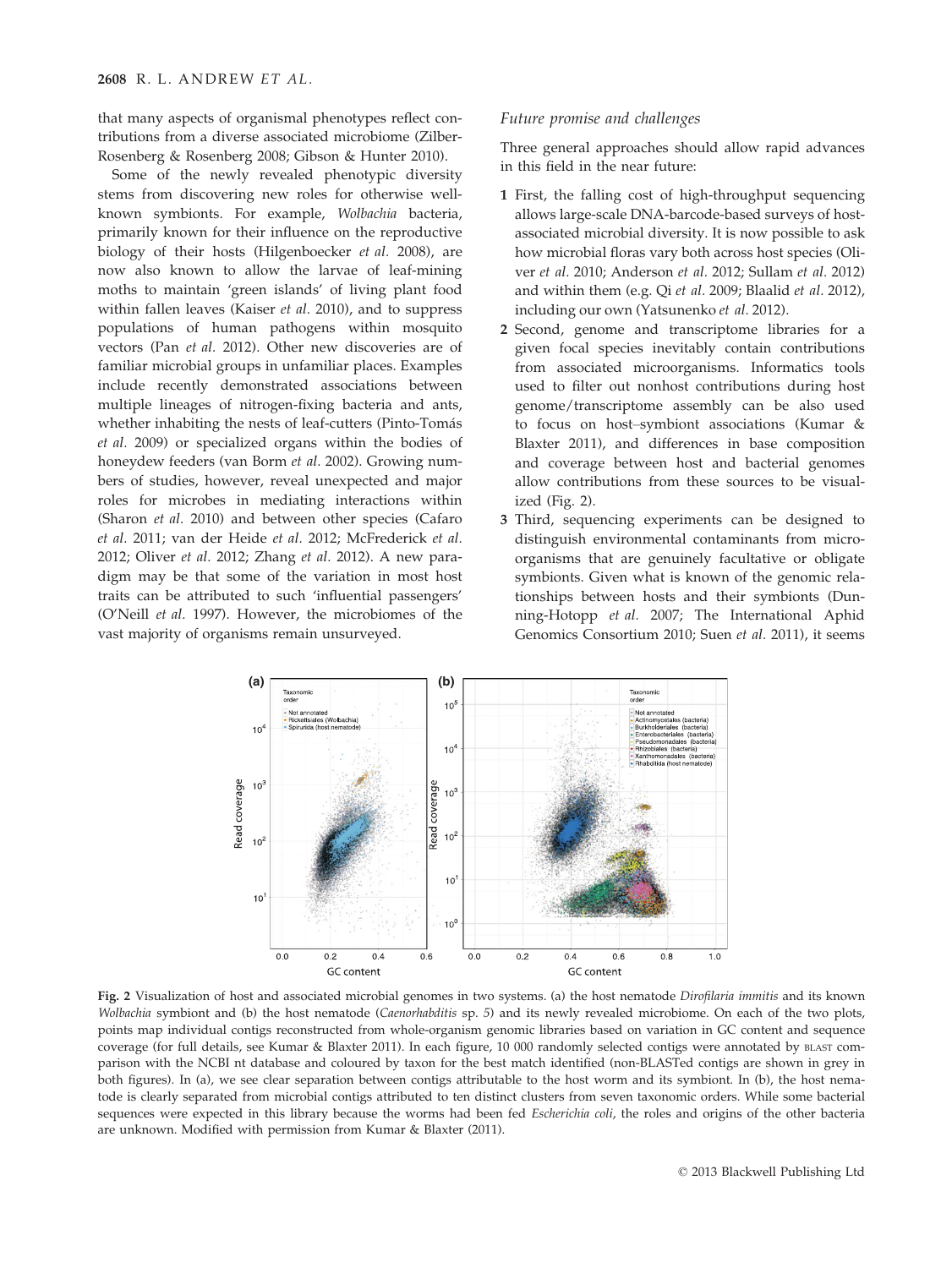likely that some aspects of gene diversity and expression in any host will only make sense when considered at the scale of the combined 'holobiont' (Zilber-Rosenberg & Rosenberg 2008).

# Phylogeography—by Bryan C. Carstens

Phylogeographic investigations seek to identify the forces that influence the geographical distribution of genetic variation. As befits a discipline that was developed to conduct phylogenetic investigations within species, studies are commonly concerned with identifying cryptic diversity (e.g. King et al. 2008b), estimating lineage divergence (e.g. Evans et al. 2011) or understanding species boundaries (e.g. Barrett & Freudenstein 2011; Niemiller et al. 2011). However, phylogeography in 2012 bears little resemblance to studies published 20 or even 10 years ago. Changes in the types of data collected by phylogeographers and the analytical methods employed have accelerated in recent years, and the net effect of these changes has been to dramatically improve the quality of phylogeographic inference.

Originally conceived as a mitochondrial bridge between phylogenetics and population genetics (Avise et al. 1987), phylogeographic investigations nowadays commonly include multiple nuclear loci (e.g. Amaral et al. 2012) or microsatellites (e.g. Zakharov & Hellman 2012). In addition, next-generation sequencing (NGS) has already produced a number of compelling phylogeographic data sets (e.g. Emerson et al. 2010; Gompert et al. 2010; Zellmer et al. 2012). The acquisition of these data is motivated by concerns about selection on the mitochondrial genome (e.g. Kivisild et al. 2006), the realization that stochastic forces can lead to incongruence between the history of a population and the history of any single locus (e.g. Maddison 1997), as well as the desire for improved parameter estimates (e.g. Beerli 2006).

The methods used for data analysis have also changed, becoming more reliant on models (e.g. Knowles 2009; Beaumont et al. 2010). One exciting development is model comparison, where the probability of multiple models is calculated given the data and subsequently ranked by calculating the relative posterior probability of models (e.g. Fagundes et al. 2007; Peter et al. 2010) or by using an information theory approach (e.g. Carstens et al. 2009; Provan & Maggs 2012). Rather than making qualitative inferences derived from patterns in the data, phylogeographers can now model specific evolutionary scenarios and evaluate the probability of each given the data. This approach is less prone to over-interpretation (Knowles & Maddison 2002) and confirmation bias (Nickerson 1998) and also less likely to be misled by inaccurate parameter estimates.

#### Future promise and challenges

- 1 One persistent challenge facing phylogeography is the discovery of cryptic species-level variation. While methods for species delimitation are improving, we lack methods that can accurately discover cryptic diversity from genetic data across a broad range of relevant parameter space. Clustering approaches such as Structurama are broadly applicable (e.g. Rittmeyer & Austin 2012), but methods that utilize species trees are mostly limited to validating proposed species boundaries rather than jointly estimating these boundaries and the species phylogeny (but see O'Meara 2010).
- 2 A second challenge is identification of optimal sampling design, where the axes of variation are the number of samples and the number of loci. Historically, the discipline has relied largely on sampling that maximized the former because phylogeographic breaks and cryptic diversity are difficult to discover across an undersampled landscape. However, this question needs to be re-examined in the light of our expanded capacity to collect data along the second axis, in order to optimize the sampling design for particular questions.
- 3 A third challenge is developing methods for comparative phylogeography. To date, most comparative work has proceeded by inferring phylogeographic history on a species-by-species basis and secondarily comparing these results. While integrative community-level approaches to data analysis are generally lacking (but see Hickerson & Meyer 2008), such an approach could dramatically improve our ability to estimate the evolutionary history of ecological communities, particularly those that are coevolved (e.g. Smith et al. 2011; and see following section).

# Community phylogeography—by Graham N. Stone

As described above, a range of new phylogeographic techniques now allow formal comparison of the support in observed data for alternative scenarios of population history (Bertorelle et al. 2010; Hickerson et al. 2010; Huang *et al.* 2011). When applied to sets of species, these approaches allow identification of shared routes of range expansion or barriers to gene flow (e.g. Hickerson & Meyer 2008). Data sets for species in the same guild (Bell et al. 2011; Dolman & Joseph 2012) or in interacting trophic levels (Smith et al. 2011; Stone et al. 2012) allow testing of alternative models of community assembly, and hence link population ecology with macroecology (Byrne et al. 2011; Ricklefs & Jenkins 2011). It is possible to ask, for example, whether species that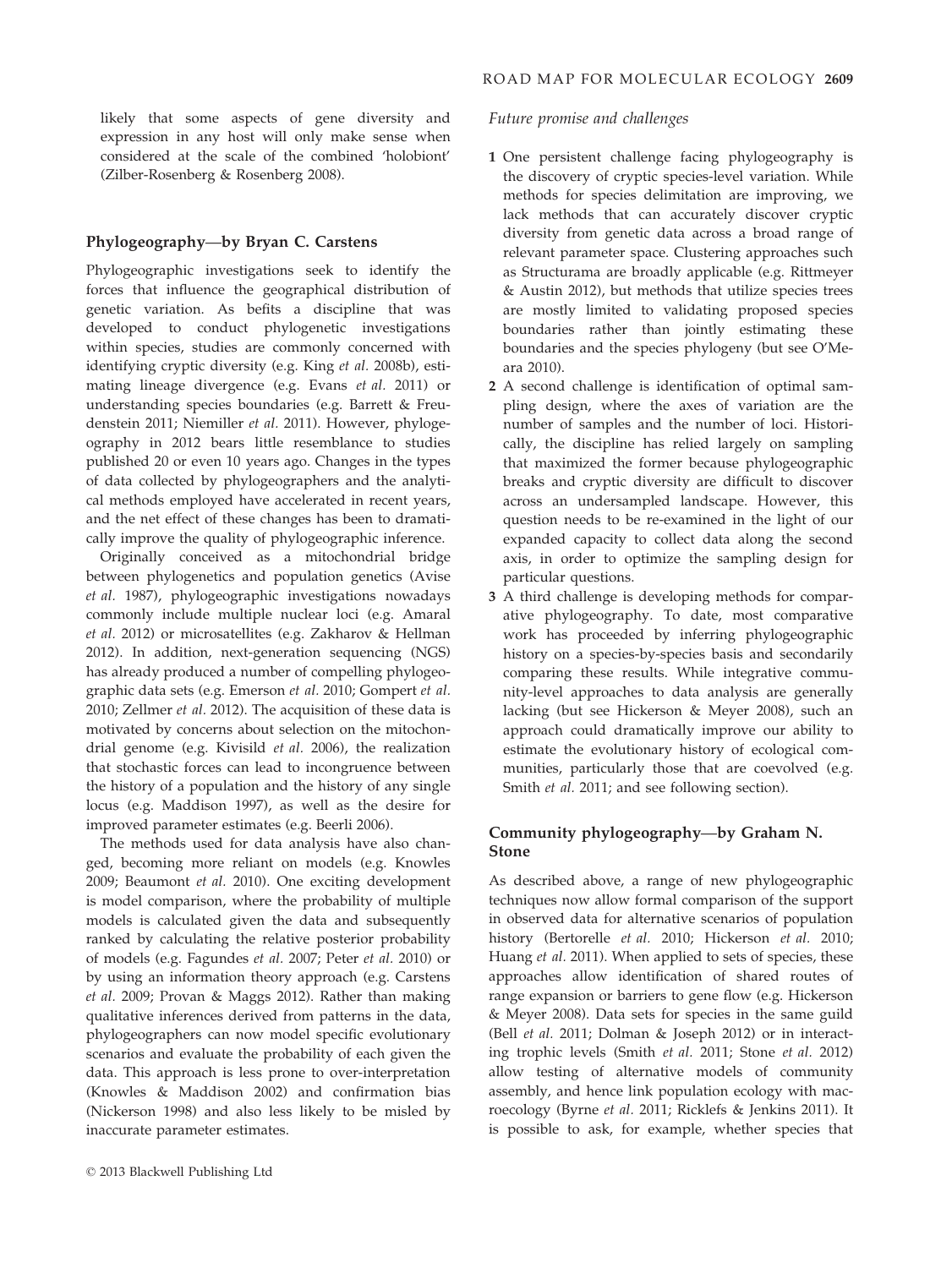

Fig. 3 Examples of alternative population models of community assembly for two lineages (red, black) across four regions (e.g. islands, glacial refugia). (a) Concordant phylogeographic patterns imply that the two lineages spread at the same time in the same direction (shown by arrows) from a shared common origin. This is compatible with ongoing biotic interactions between them (including co-evolution) throughout the range expansion process. (b) Discordant phylogeographies imply that the two lineages dispersed in opposite directions from different origins. There is variation between regions in how long the two lineages have been exposed to each other. In this type of scenario, in contrast to (a), it is possible for the association between the two lineages in each region to have evolved entirely independently. This is a potentially very important contrast when analysing co-evolutionary interactions between lineages. (c) Population histories for the two lineages show the same topology across regions and have spread in the same direction from the same origin. However, dispersal by the red lineage is more recent. This corresponds to delayed tracking of one lineage by the second. While populations of each lineage have a long history of co-occurrence in region 1, populations of the black lineage occupy all other regions before the red lineage. This model would be compatible, for example, with temporary escape of a host or prey species from its parasites or predators, and interruption of any co-evolutionary interactions between lineages.

now form important components of interaction networks (such as food webs or pollination webs) have a long history of co-occurrence, tracking each other through space and time from a shared origin, or instead represent recent associations with discordant phylogeographic histories (Fig. 3; Stone et al. 2012).

While discrimination between complex scenarios can be challenging because of the number of parameters that must be estimated, comparative phylogeography research programmes are becoming increasingly accessible. Generation of the data sets required to infer population history in a coalescent framework is becoming increasingly affordable with high-throughput sequencing, making it ever easier to select target species on the basis of their biological interest rather than their tractability with existing markers (Emerson et al. 2010). Further, the changing emphasis from a few loci in many individuals to many loci in a few individuals (e.g. Lohse et al. 2012) makes it much easier to incorporate species that are either rare, difficult to sample or exist only in museum collections. As an example, Lohse et al. (2012) used multilocus data in only a single haploid male individual from each of three populations to infer contrasting times of range expansion across the Western Palaearctic in a guild of parasitoid wasp species.

#### Future promise and challenges

- 1 The major challenge in community phylogeography is accurate estimation of the topology of population relationships, and the timing of population splits and dispersal events, for multiple species (such as guilds or trophic levels) (Fig. 3). Even for simple models, this is a very data-hungry problem.
- 2 Next-generation and third-generation sequencing technologies offer enormous promise for this field, providing increasing power to estimate parameters from population genomic data at low cost. The challenge has been to develop analytical approaches that make best use of many hundreds or thousands of sequences. A major attraction of such population genomic data is that support for alternative simple population models can be estimated in a likelihood framework using very small numbers of individuals per population. Although simple, these models can reasonably be applied to real-world scenarios (Lohse et al. 2012; Smith et al. 2012).
- 3 Additional promise is provided by ABC approaches that incorporate data for many loci in many species (Huang et al. 2011). Because this approach is simulation based, an ongoing aim for this field is to overcome the computational challenge of extending multispecies models to population genomic-scale data sets.
- 4 Once phylogeographic relationships for sets of species are determined, it will become possible to use these to control for statistical nonindependence in population-level analyses of interactions between species (Stone et al. 2011). This importance of this issue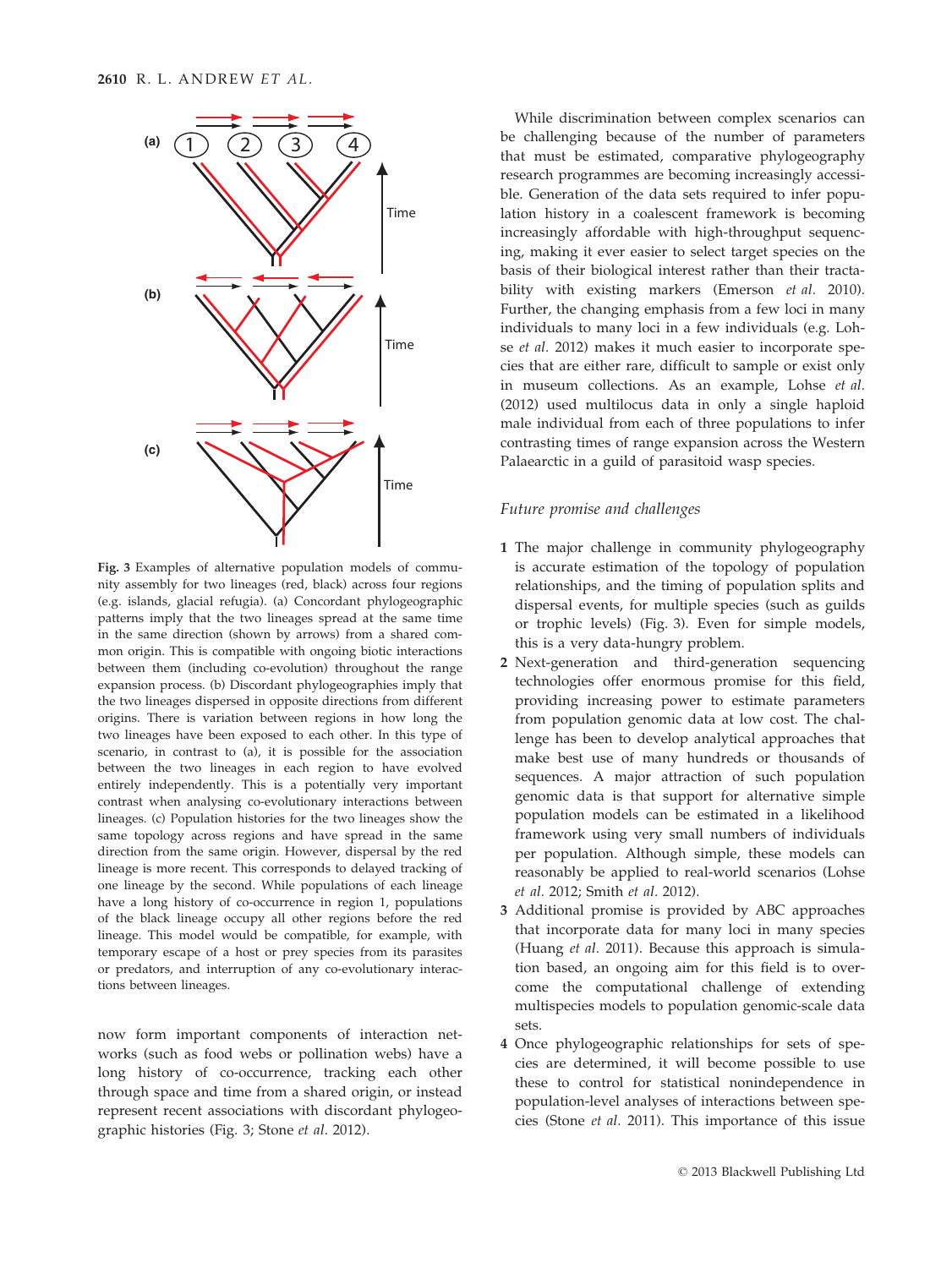is increasingly recognized, but remains challenging, in analyses of local adaptation and community genetics (Marko 2005; Evans et al. 2008).

# Landscape genomics—by Rose L. Andrew and Victoria L. Sork

Landscapes shape gene flow by influencing the ease with which organisms, propagules or gametes move, the production of propagules and the density of receiving populations. The subject of many review articles (e.g. Manel et al. 2003; Storfer et al. 2007, 2010; Holderegger & Wagner 2008; Sork & Waits 2010), methods papers (Balkenhol et al. 2009; Cushman & Landguth 2010a,b; Spear et al. 2010), a special edition of Molecular Ecology (Waits & Sork 2010) and landscape genetics is an archetypical molecular ecology discipline through its integration of molecular approaches, ecology, population genetics, spatial statistics and geographical tools to address landscape-scale research questions and hypotheses.

Connectivity and the movement of organisms through the landscape matrix are central to landscape genetics (Beier & Noss 1998; Dyer & Nason 2004; McRae & Beier 2007; Braunisch et al. 2010). Both individual- and population-level approaches have been developed for modelling how organisms (and genes) actually move across a landscape, rather than as simply isolation by linear distance. These models have valuable applications in conservation and management (Segelbacher et al. 2010), allowing practical analysis of whether landscape changes have interfered with gene movement (Braunisch et al. 2010) or the presence of corridors facilitated it (Epps et al. 2007; Beier et al. 2011). In the context of conservation and management, methods such as least cost paths, circuit theory, ocean simulations and population networks have provided tools to assess barriers, corridors and overall patterns of connectivity (Beier & Noss 1998; Dyer & Nason 2004; McRae & Beier 2007; Braunisch et al. 2010; Galindo et al. 2010).

Other landscape genetic studies have investigated the impact of the local environment on patterns of genetic variation on the landscape, especially with climate variables (Manel et al. 2010b; Sork et al. 2010; Poelchau & Hamrick 2012). In a study of valley oak (Quercus lobata), multivariate genotypes of nuclear microsatellites were significantly associated with climate variables, even after the confounding effects of spatial location were taken into account (Grivet et al. 2008; Sork et al. 2010). One explanation is that climate shapes migration patterns creating similar gradients. Alternatively, immigrants from localities with different climates may be maladapted to the new location, limiting gene flow in both neutral and adaptive portions of the genome. For

example, in the context of ecological speciation, landscape genetics can be used to generate more realistic null hypotheses when testing whether adaptation reduces gene flow between habitats by eliminating poorly adapted immigrants (e.g. sunflowers, Andrew et al. 2012).

As the discipline of landscape genetics extended its focus to adaptive genetic variation (Holderegger et al. 2006; Lowry 2010; Manel et al. 2010a; Schoville et al. 2012), it became clear that patterns of adaptive genetic variation could be distinguished from those created by background demographic processes (Beaumont & Balding 2004; Joost et al. 2007). The initial use of AFLPs provided a means of scanning numerous loci across the genome to identify candidate loci, and associations of loci with habitat or climate were a harbinger of the landscape genomics studies we see today. The most compelling of the AFLP-based studies were conducted in concert with other disciplines, such as ecological niche modelling and historical demography (e.g. Freedman et al. 2010 and Manel et al. 2012). Their spatially explicit models provided excellent opportunity to separate the impacts of gene flow, demographic history and selection on the geographical structure of genetic variation.

The availability of NGS tools (Helyar et al. 2011) has facilitated the transition from landscape genetics to landscape genomics. Even for nonmodel systems, it is often possible to link markers to functional genes based on rapidly growing databases of transcriptome sequences (see section on Ecological Genomics and Molecular Adaptation). These tools enable surveys of thousands of genetic variants [single nuclear polymorphisms (SNPs)] found across the genome, greatly facilitating the simultaneous analysis of background genetic structure created by neutral processes, such as population expansion or contraction and gene flow, and identification of candidate genes under natural selection. Similar to the genome-wide association studies (GWAS) that are commonly used for finding genes underlying specific traits in model systems, such as Arabidopsis thaliana (Bergelson & Roux 2010; Kover & Mott 2012), several statistical models are available to identify loci that are correlated with environmental gradients while controlling for spatial autocorrelation and demographic effects (Hancock & Di Rienzo 2008; Coop et al. 2010; Kang et al. 2010). One limitation of these models is that they test a large number of SNPs and climate variables one at a time for phenotypic traits that are often polygenic and for which epistatic interactions may be more important than simple additive effects (Holliday et al. 2012; Le Corre & Kremer 2012). Consequently, we are calling for increased use of multivariate statistical approaches (Sork et al. 2013).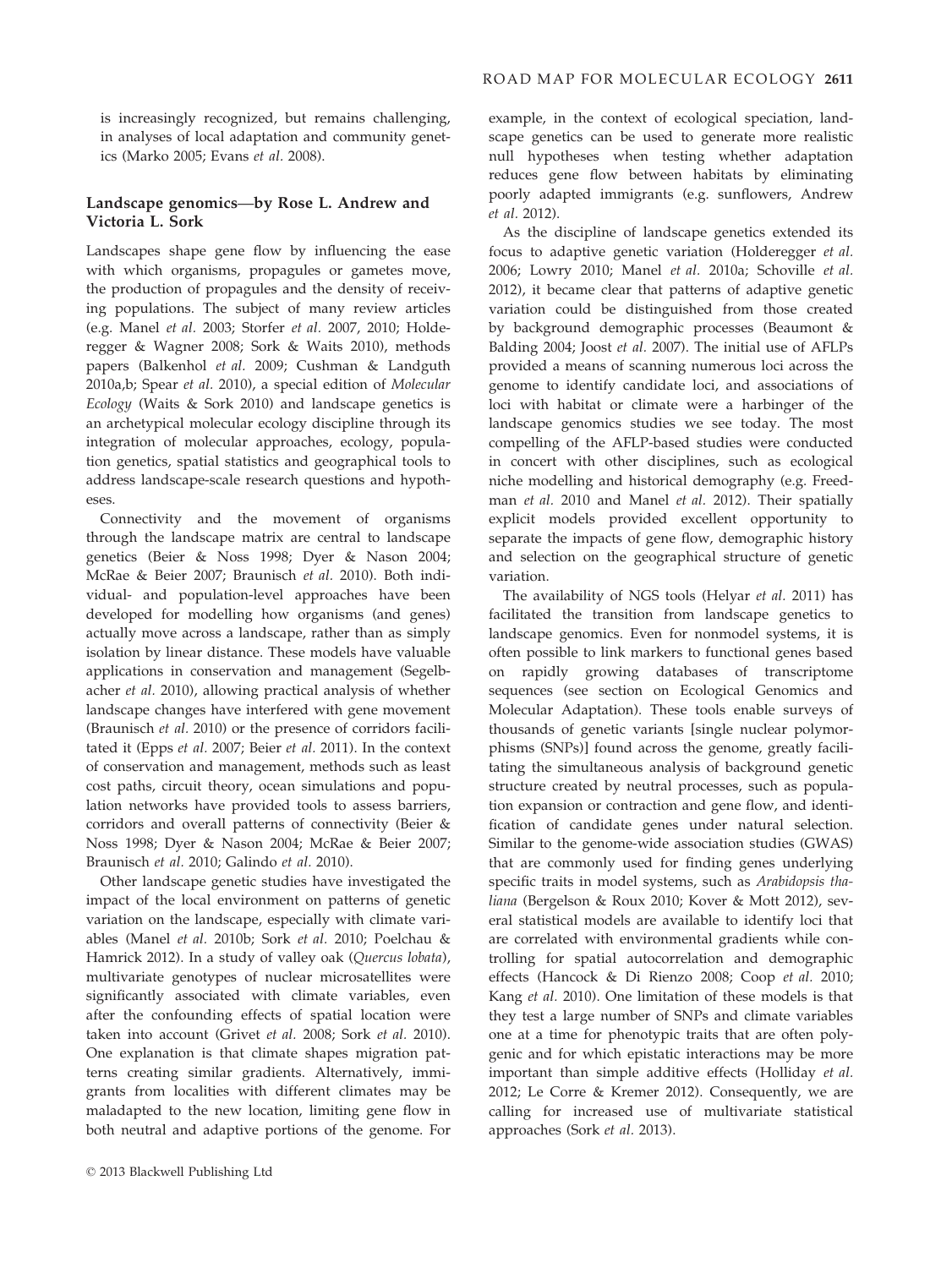A spatially explicit perspective is complementary to evolutionary and ecological genomics. Understanding the landscape and habitat factors shaping the distribution of adaptive genetic variation in nature is important to a comprehensive picture of the evolution of locally adapted genes (Lowry 2010), for instance, genes identified from common-garden experiments testing for local adaptation or associations with phenotypes (Anderson et al. 2010). Conversely, to understand the relationship between patterns of putatively adaptive genetic variation on the landscape and associated phenotypes under selection, it will be necessary to couple landscape genomics with experimental approaches such as ecological genomics and gene expression studies (Stinchcombe & Hoekstra 2008). Under controlled conditions, it is possible to assess which genes are expressed during drought stress, photoperiod changes or other manipulations. Experimental tests of whether environment-associated genes also affect phenotypes and fitness in reciprocal transplants will provide convincing evidence for their adaptive importance and offer insight into the evolutionary mechanisms maintaining geographical structure (Anderson et al. 2013). Increasing cross talk between landscape genomics and evolutionary/ecological genomics is a promising way forward for both fields.

## Major challenges

Several challenges have accompanied landscape genetics research from its inception and are now emerging for landscape genomics. Much progress has been made in inferring historical divergence (Gugger et al. 2013), gene flow (e.g. Andreasen et al. 2012) and molecular demography (e.g. Schoville et al. 2012), but incorporating them into landscape genetics and genomics studies remains a challenge. Another big issue pertains to the scale and intensity of sampling, not only for statistical power but also for accurately detecting topographic and environmental effects. Preferably, studies are designed such that an a priori assumption of the important spatial scales is not implicit but can instead be identified (Galpern et al. 2012), and downloaded climate variables are at the same scale as the local samples. Historical environmental data are also highly desirable, especially when considering the evolution and spread of locally adapted alleles, and the availability of such data at suitable scales imposes a limit on the scope of landscape genetics and genomics.

The increasing ease of using SNPs as genetic markers has created opportunities, but challenges remain as recently summarized in the study by Helyar et al. (2011). A few issues are worth highlighting here. The impact of physical linkage on tests of selection is well known in population genetics through the hitchhiking effect (Barton 2000; Schlötterer 2003). With the increasing marker density created by NGS techniques, statistical techniques that account for linkage are desirable for future landscape genomics. Detecting common variants strongly associated with a given environmental variable is relatively straightforward (Coop et al. 2010; Hancock et al. 2011); however, rare and population-specific variants are difficult to identify based on global analyses, just as in genome-wide association studies (Buckler et al. 2009).

# Potential future directions

- 1 Going beyond identifying loci associated with environments is critical for the ongoing development of landscape genomics as a field. For example, by quantifying connectivity across the ranges of species, landscape genomics can provide a novel perspective on the question of how gene flow promotes or constrains adaptation to new habitats. Essential to such studies will be the coupling of landscape genomics with other approaches, especially experiments, demography and niche modelling.
- 2 Localized introgression can shape genome-wide genetic structure and is amenable to landscape genomics (Fitzpatrick & Shaffer 2007; Kane et al. 2009). In addition to being a potential confounding factor in environmental association analysis, the geographical extent of gene flow between species and the factors driving genome-wide patterns of introgression are important questions (see Hybridization and Speciation).
- 3 Spatially explicit simulations have made important contributions to the development of landscape genetics (Balkenhol et al. 2009; Cushman & Landguth 2010a; Epperson et al. 2010) but are not routinely used in empirical studies, especially those concerning adaptation. As real populations represent only a single iteration of the evolutionary process (Buerkle et al. 2011), simulations may be essential for gauging the uncertainty around inferences in landscape genomics.
- 4 The role of epigenetics in plant response to the environment is receiving increased attention (Bossdorf et al. 2008; Jablonka & Raz 2009; Becker & Weigel 2012); however, we know little about its prevalence in natural populations. It is now possible to survey DNA sequence variation and epigenetic marks, such as DNA methylation, simultaneously (Feng et al. 2011). A landscape genomic analysis could provide first-level evidence for the association of both genetic and epigenetic variation with environmental gradients.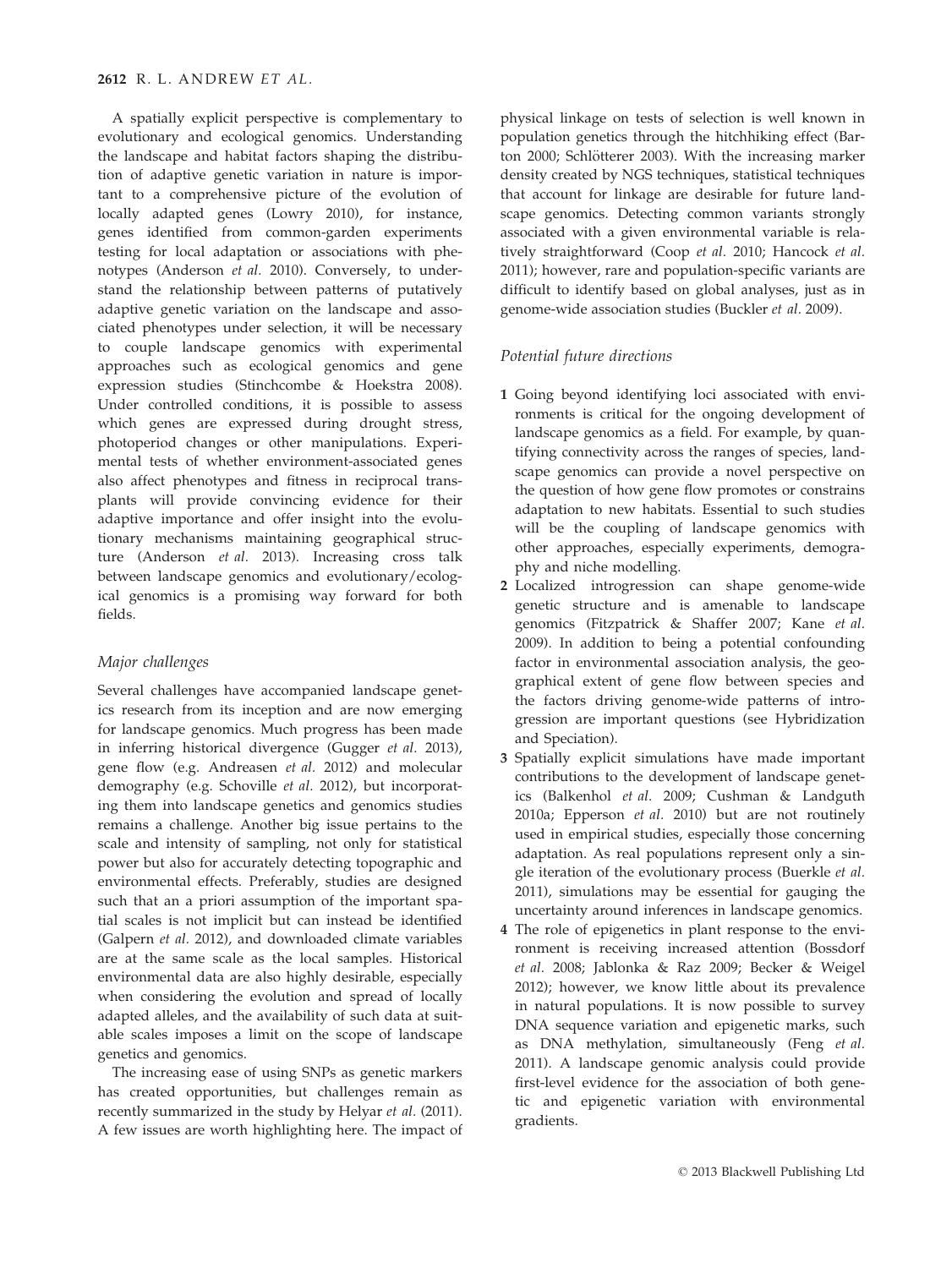## ROAD MAP FOR MOLECULAR ECOLOGY 2613

# Ecological genomics and molecular adaptation: back to the future—by Sean M. Rogers, Louis Bernatchez, Aurelie Bonin and Jon Slate

From the time when E.B. Ford 'invented' the field of ecological genetics (Ford 1964), followed by the advent of electrophoretic surveys of genomic variation in 1966, molecular ecologists have been challenged to explain the large amounts of standing genetic variation in populations and the degree to which this variation can be explained by adaptive evolution (Lewontin 1991). The field of ecological and evolutionary genomics (EEG) emerged from efforts to understand the genomic mechanisms underlying organismal responses to abiotic and biotic environments (Feder & Mitchell-Olds 2003; Ungerer et al. 2008). This framework proposed experimental approaches towards elucidating the genomic architecture of ecologically important traits, how these traits affect fitness and the evolutionary processes by which these traits may arise and persist—the overarching objective of linking genotype to phenotype and ultimately fitness (Dalziel et al. 2009).

The merging of genomics with ecology includes more than just the incorporation of a new genomic toolbox. Emerging technologies are providing unparalleled insight into the genomes of species, leading to new questions that need to be tested, while existing questions can be addressed in ways that were not previously possible (Barrett & Hoekstra 2011). In addition, Feder & Mitchell-Olds (2003) predicted that the promises of large-scale genomic data would not change the fact that ecological and physiological knowledge would remain crucial for the interpretation of genomic and postgenomic data. Molecular ecologists have indeed risen to this challenge by (i) demonstrating the significance of standing genetic variation to adaptive evolution (e.g. Colosimo et al. 2005); (ii) revealing that even small changes in the sequences of genes (including regulatory regions) may result in striking adaptive evolution (e.g. Hoekstra et al. 2006; Chan et al. 2010; Rosenblum et al. 2010); (iii) measuring selection and validating candidate genes (e.g. Barrett et al. 2008, 2011; Bonin et al. 2009; Gratten et al. 2012); (iv) elucidating the genetic bases of microevolutionary changes in natural populations (e.g. Gratten et al. 2008, 2012; Johnstone et al. 2011); (v) determining the genomic architecture of adaptive evolution and ecological speciation (e.g. Kane & Rieseberg 2007; Rogers & Bernatchez 2007; Nosil et al. 2012); (vi) establishing the importance of plasticity in adaptive evolution (e.g. Ghalambor et al. 2007; McCairns & Bernatchez 2010; McCairns et al. 2012); and (vii) estimating the role of life history trade-offs in shaping patterns of genome-wide gene expression and linking these trade-offs with adaptive divergence (e.g. Derôme et al. 2006; St-Cyr et al. 2008; Colbourne et al. 2011).

Nonetheless, these studies and increasingly others have revealed additional questions and highlighted significant challenges for the future, including broadening the scope to include a wider range of organismal diversity, especially keystone species. EEG studies should also pay greater attention to relatively undisturbed habitats in the native range of species, unique ecology and behaviours, and long-term synthetic and natural ecological experiments (Feder & Mitchell-Olds 2003; Gratten et al. 2008, 2012; Grant & Grant 2011).

Regardless of the organism being studied, the progress over the last 10 years of EEG research highlights at least six priorities that should be considered over the next two decades.

#### Priority 1: Extended evolutionary theory

- 1 What does evolutionary theory predict for the consequences of standing genetic variation, dominance, molecular quantitative genetics and nongenetic inheritance (e.g. epigenetic inheritance, parental effects) during adaptive evolution?
- 2 What does theory predict for the outcome of phenotypic plasticity during adaptive evolution?
- 3 Beyond single locus traits, what are the predicted consequences of polygenic inheritance during adaptive evolution?

## Priority 2: Ecological annotation of genes

- 1 Annotation of genes is the main limiting factor when making functional inferences for genomic variation, especially in nonmodel species (Pavey et al. 2012).
- 2 There is an urgent need for ecological gene annotation, which will require better data integration and functional analyses.

#### Priority 3: Phenomics

- 1 Phenotypes are the variation that selection can see, so greater attention should be paid to the measurement and reporting of phenotype–environment associations.
- 2 How do different levels of biological organization (from the gene to the different steps of regulation, transcription, signal transduction to networks and pathways) give rise to this variation?
- 3 Acquiring detailed phenotypic data will be as crucial as molecular data in building genotype–phenotype maps (Houle et al. 2010).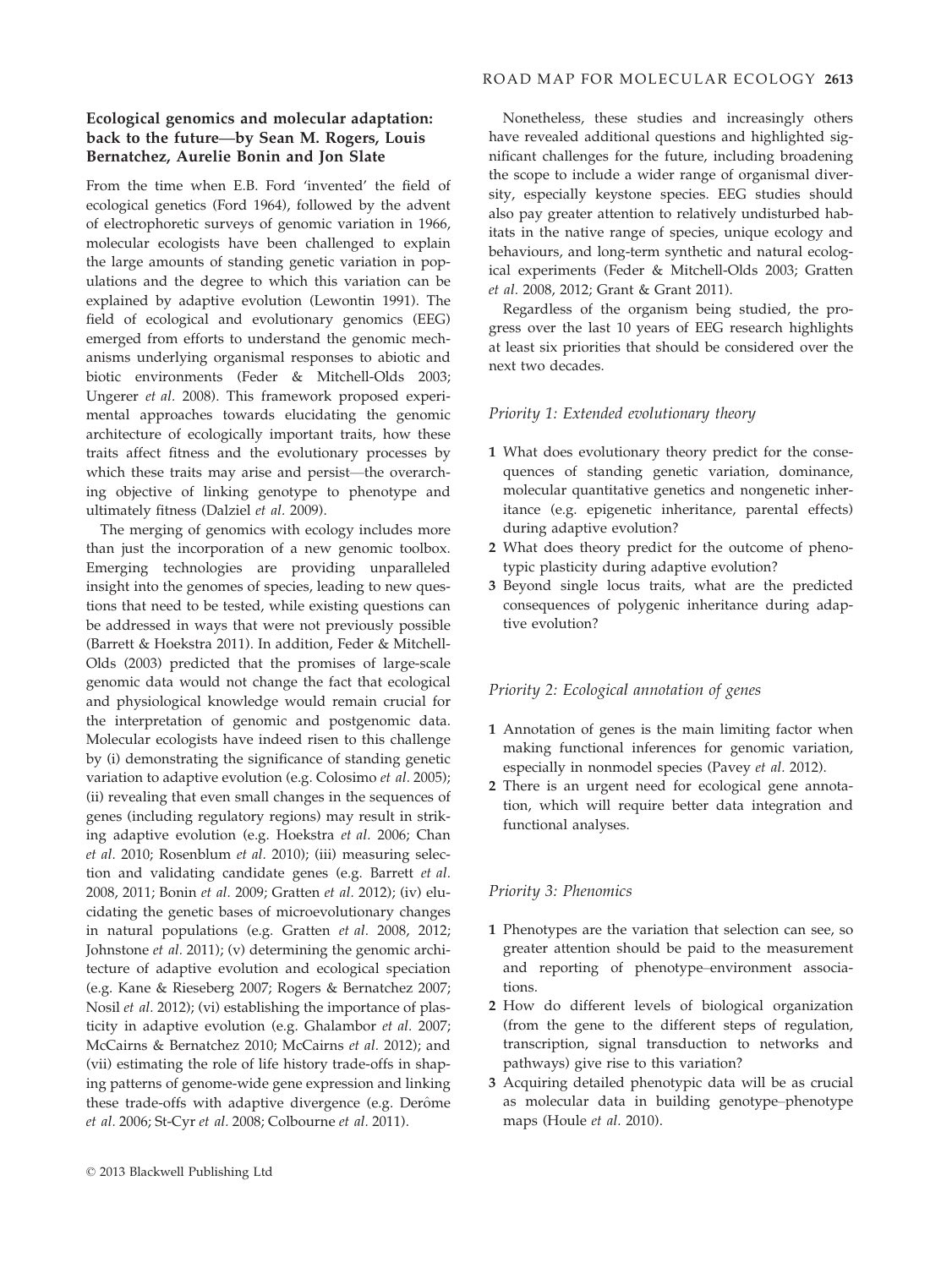Priority 4: Become predictive about organismal response to environmental variation

- 1 There is a need for further analytical methods development that allows robust discrimination between the consequences of drift and selection.
- 2 What are the consequences of variation in genetic architecture?
- 3 Will genome scans of temporal changes in allele frequency reveal targets of selection?

# Priority 5: Become predictive about organismal solutions to environmental heterogeneity

- 1 Under what ecological and evolutionary conditions do organisms respond to environmental heterogeneity by local adaptation (which generates population structure) vs. the maintenance of balanced polymorphisms or a plastic response of phenotypes?
- 2 How does genetic variation affect population demography and vice versa?
- 3 Does the stability of communities depend upon ongoing eco-evolutionary feedbacks—or is evolution ecologically trivial?

## Priority 6: Experiments

- 1 Ultimately, we need to move towards a holistic approach and aim to fully integrate multidimensional high-throughput 'omics 'measurements (i.e. ecological systems biology). This should include dynamic, sequential common-garden experiments in the laboratory and in nature.
- 2 Also needed is validation of the adaptive significance of candidate genes: how repeatable will the findings be?

Given the rise of molecular ecology since the early 1990s, we are optimistic about the future. These priorities should nonetheless serve as a reminder to students of ecological genomics that there is much work to be carried out. Future advances will continue to require re-engineering of scientific attitudes, training and a focus on multidisciplinarity (Feder & Mitchell-Olds 2003).

# Speciation and hybridization—by C. Alex Buerkle, Tatiana Giraud, and Alex Widmer

Interest in the evolutionary and genetic processes that lead to the appearance and maintenance of new species has been a driving force in the development of evolu-

tionary theory and genetics. Much of current speciation research involves understanding how isolation between populations might arise and increase as a result of evolutionary processes, in different spatial and ecological settings, and how isolation might be maintained when it is tested by potential hybridization. Presently, there is great interest in 'speciation with gene flow', both in terms of the origin and maintenance of diversity. This includes ecological speciation, that is, the possibility of reproductive isolation arising directly from adaptation to ecological conditions. This work provides a link between ecology and evolution (Egan & Funk 2009; Schluter 2009; Giraud et al. 2010; Gladieux et al. 2011) and draws attention to the potentially short timescale over which ecological determinants might give rise to evolutionarily relevant isolation.

Until recently (as is true for much of molecular ecology), empirical studies were severely limited by our ability to assay genomic variation in natural populations. This situation has changed dramatically, and studies for any organism can now be based on orders of magnitude more individuals and loci than before. However, access to population genomic data comes with new challenges, in particular for handling and analysing huge data sets. At this stage, we have only just begun to apply these to key questions in speciation and hybridization and to recognize and accommodate the new complexities that arise from sampling the genome at high resolution.

In the last few years, we have begun to document population genomic variation among species and their hybrids, but we have made less progress towards tying patterns of variation to underlying evolutionary processes. Previously, this was a substantial challenge even with single or small sets of loci, because the inferred evolutionary parameters are only applicable to the models that we specify (Excoffier & Heckel 2006; Wegmann et al. 2010). This challenge is now compounded when sampling a larger fraction of the genome, as it involves analysis of many loci with potential differences in their evolutionary histories (mutation, recombination, drift and background selection, positive selection, etc.). In the sections that follow, we expand on this overview with more specific examples of how the study of speciation and hybridization might develop further.

#### **Theory**

1 Dobzhansky–Muller (DM) incompatibilities have been identified and now dominate discussions of the genetics of reproductive isolation (e.g. Lee et al. 2008; Burton & Barreto 2012). However, theory shows that DM incompatibilities can only serve as an effective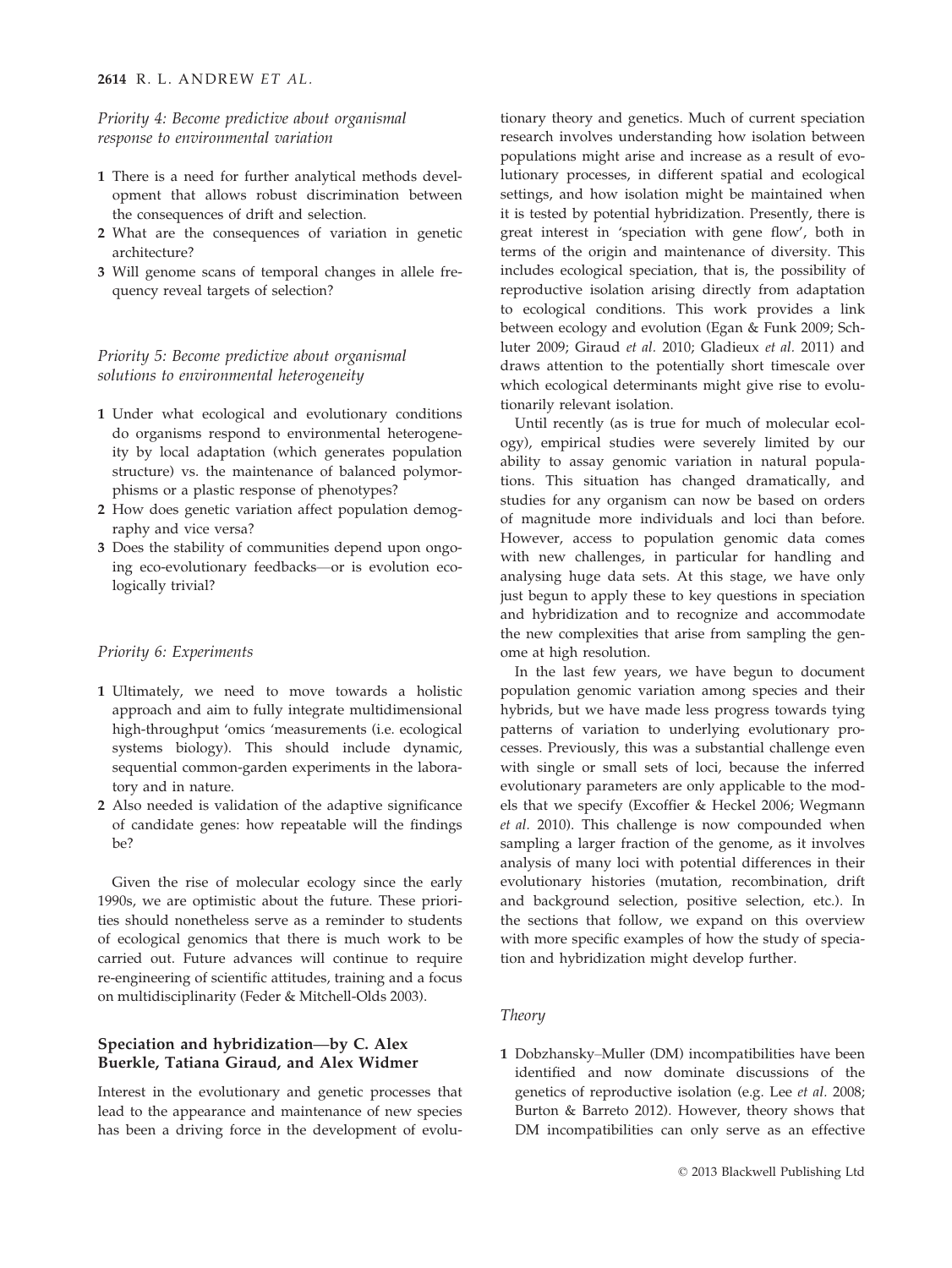isolation mechanism if F1 hybrids have near zero fitness (Gavrilet 1997). Progress towards understanding their role in isolation will come from additional modelling, including using existing theoretical models with high levels of abstraction (e.g. Barton & Rodriguez de Cara 2009) for generating predictions for parameters that can be estimated in experimental and natural populations.

2 We also need to develop models that better predict the evolution of reproductive isolation with genetic distance, depending on the underlying causes and their effects on fitness, for example a snowball effect due to the accumulation of DM incompatibilities (Matute et al. 2010; Moyle & Nakazato 2010) vs. a linear increase in reproductive isolation due to ecological isolation (Gourbière & Mallet 2010; Giraud & Gourbière 2012).

## Experiments and study of natural cases

- 1 Estimates of the fitness effect of DM incompatibilities in a larger number and diversity of organisms are needed, as Drosophila may not be a good model for all eukaryotes (see data in fungi: Gourbière & Mallet 2010; Giraud & Gourbière 2012). In addition, the generality of the model of accumulation of DM incompatibilities vs. that of reproductive isolation evolution by adaptation to different environments remains to be assessed (Egan & Funk 2009; Schluter 2009). Indeed, while the accumulation of DM incompatibilities with genetic distance has been documented in a variety of organisms (Dettman et al. 2007; Anderson et al. 2010; Matute et al. 2010; Moyle & Nakazato 2010), a whole-genome screen has indicated their absence in yeasts (Kao et al. 2010). It would also be interesting to further study cases of ecological speciation and assess their prevalence, and in particular those where adaptation generates reproductive isolation through pleiotropy (Giraud et al. 2010; Gladieux et al. 2011; Servedio et al. 2011).
- 2 Population genomics of experimental and natural populations may reveal whether and how genomic regions involved in adaptation to a particular environmental factor contribute to isolation. It is, for instance, an open question whether adaptive divergence between species leads to dysfunction and isolation in hybrids or merely to selection against maladapted immigrants (Nosil et al. 2009; Giraud & Gourbière 2012).
- 3 Inferences of the evolutionary history of loci have the potential to indicate the relative times at which isolation was obtained for loci associated with different phenotypic components of isolation (e.g. loci associated with flowering time vs. hybrid sterility: Hey &

Nielsen 2004; Gladieux et al. 2011; Cornille et al. 2012) and to thereby truly reconstruct the history and initial causes of speciation (but see Gaggiotti 2011; Sousa et al. 2011; Strasburg & Rieseberg 2011 for a discussion of the challenges associated with such an approach).

4 NGS may finally allow tests of the genic view of speciation (Wu 2001). Many studies find heterogeneous genomic divergence across the genome (Fig. 4). It remains to be assessed whether this is typical for early stages of divergence and speciation, for example because adaptation has a complex genetic basis that leads to divergence in multiple genomic regions from the beginning. Growing knowledge of genomic variation in recombination rates will play a large role in tying the patterns of heterogeneous population genomic divergence to the underlying evolutionary processes (Via & West 2008; Nosil et al. 2009; Nachman & Payseur 2012; Roesti et al. 2012; Via 2012). Suppressed recombination can allow divergence to accumulate at a higher than expected rate and to prevent the breakdown of adaptive allelic combinations in the face of gene flow (Rieseberg 2001; Turner et al. 2005; Kirkpatrick & Barton 2006; Noor & Bennett 2009; Turner & Hahn 2010; Joron et al. 2011).

#### Empirical study of hybridization and isolating barriers

- 1 In the coming years, we will have the opportunity to determine the extent to which the fitness of hybrids in natural populations is predicted based on genetic mapping results. Beyond the assessment of the contribution of DM incompatibilities to isolation, taking results from laboratory and controlled crosses into natural populations will probably lead to important advances in the genetics of speciation. Expectations for the transferability of any trait mapping result to a new population must be informed by our knowledge of genetic polymorphism for trait loci, epistatic interactions among genotypes and the effects of environment on organismal trait expression. For example, we already know from mapping studies that polymorphism for isolation traits segregates within populations (Scopece et al. 2010; Rieseberg & Blackman 2010; Lindtke et al. 2012). Consequently, isolating barriers could be polymorphic among populations with different genetic compositions and ecological settings. A greater understanding of this potential polymorphism, particularly in the context of the timing of origin for different components of isolation, is likely to affect our conception of species' origin and maintenance.
- 2 Similarly, future population genomic studies of hybrid zones will teach us more about how selection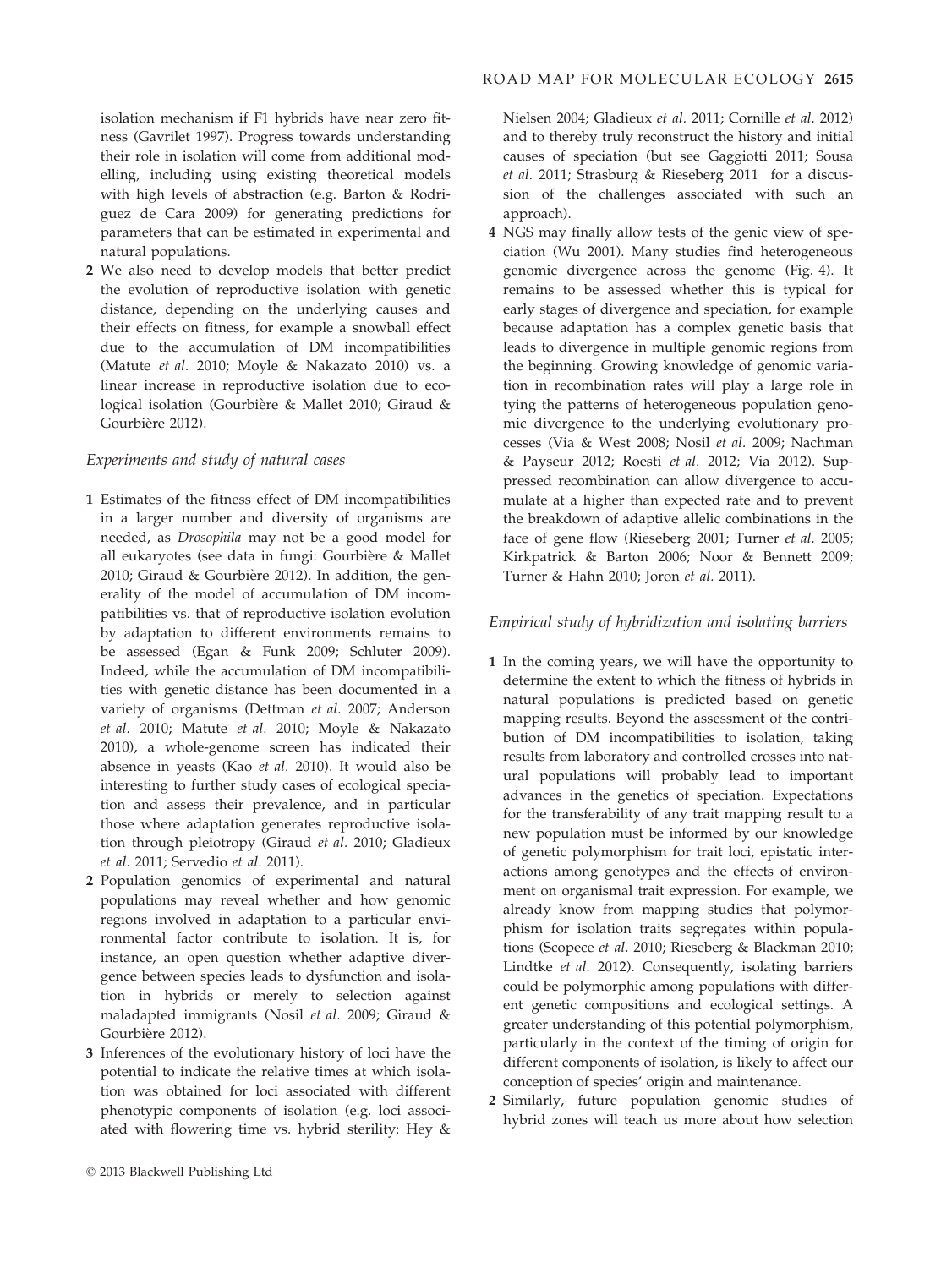

Fig. 4 Example of heterogeneous genomic divergence from a comparison of naturally hybridizing flycatchers. Divergence  $(d_t)$  is measured as the density of fixed differences per base pair for 200 kb windows across the genome. Red horizontal bars show the approximate location of centromeres in homologous chromosomes of zebra finch. Reprinted with permission from Fig. 2a in Ellegren et al. (2012).

and introgression in hybrids is (or is not) tied to population genomic differentiation between species. Furthermore, advances in analytical methods will provide estimates of the recency of introgression and about the strength and direction of selection.

3 An additional dimension of the genomics of hybridization involves changes in transposable element frequency and activity. At the sequence level, we know that historical, homoploid hybridization has led to TE proliferation and genome expansion (Rieseberg 1991; Baack et al. 2005; Ungerer et al. 2006; although see Kawakami et al. 2011). Hybridization can also directly lead to TE activation and expression, and gene expression misregulation (Parisod et al. 2010; Hegarty et al. 2011; Buggs 2012; Debes et al. 2012). A question little studied so far is whether the mechanisms controlling TE are involved in hybrid inviability and sterility. For instance in fungi, repeat-induced point mutation (RIP) specifically changes repeated sequences, and therefore, aneuploid hybrids may be inviable or sterile because RIP inactivates genes in duplicated chromosome arms (Galagan & Selher 2004; Giraud et al. 2008). RNA interference (RNAi) may also have such effects of inactivation of abnormally duplicated sequences in hybrids.

## Kinship, parentage and behaviour—by Dany Garant and Lisette Waits

#### The last 20 years

The field of kinship, parentage and behaviour (henceforth KPB) has been an important component of molec-

ular ecology studies over recent decades. This field has contributed much to our understanding of mating systems, behavioural ecology, sexual selection and the impacts of inbreeding on individual fitness. Yet, the last 20 years have seen major changes in the techniques being applied and the questions being targeted. For instance, studies published two decades ago rarely focused on more than one population and often on only a few families when assessing patterns of relatedness, mate choice and/or reproductive success (see Achmann et al. 1992; Patton & Smith 1993; Signer et al. 1994 for examples). Development and reliability of techniques were also important in these early studies as allozymes, mtDNA and minisatellites were commonly used (Burke & Bruford 1987; Wetton et al. 1987; Chakraborty et al. 1988; Lehman et al. 1992). Nonetheless, at that time, results provided by such studies were regarded as important breakthroughs in the field of KPB as they improved our understanding of behavioural and ecological processes that were, up until then, based solely on observations.

Since then, the number of KPB studies published in Molecular Ecology increased between 1990 and 2005 and has remained fairly constant over recent years with c. 10% of papers (between 25 and 35 papers per year) on average over the last 5 years. Microsatellite loci have become the marker of choice for KPB studies (Tautz 1989; Jones & Ardren 2003), and researchers have shown that KPB research can be conducted using low-quality DNA obtained from faecal and hair samples (Bradley et al. 2004; Walker et al. 2008; DeBarba et al. 2010; Stenglein et al. 2011), which greatly increases our ability to apply this research to rare and hard-to-capture species. Recent studies have moved on from a focus on tech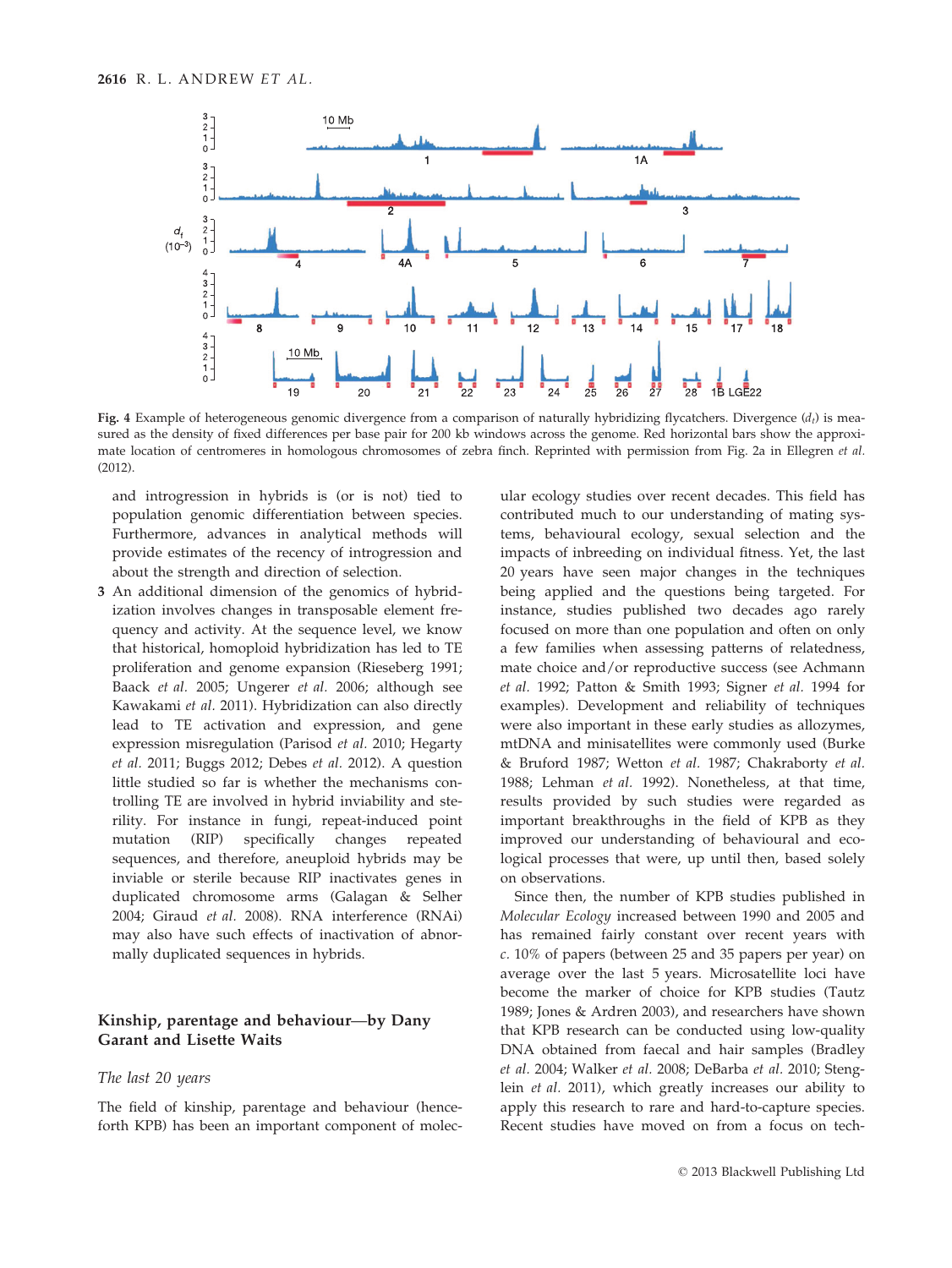niques to a more informative emphasis on processes and now typically involve the analyses of several populations and thousands of individuals (see references below).

# Current state of the field

The field of KPB currently includes studies defining mating systems (Wright et al. 2012) and characterizing processes underlying sexual selection (While et al. 2011), such as mate choice (Wang & Lu 2011). KPB research also focuses on estimating determinants of reproductive success (Thoß et al. 2011) and describing potential inbreeding effects (Nielsen et al. 2012) or avoidance (Waser et al. 2012), as well as the social structure of populations through assessments of relatedness, dispersal patterns and networking approaches (Rollins et al. 2012). Furthermore, the number of studies reconstructing extensive wild pedigrees over multiple generations continues to increase providing a rich resource for KPB studies.

An overview of the studies published in 2011 in Molecular Ecology revealed important differences in the methods and approaches between KPB studies and research conducted in other subfields in molecular ecology. Like most molecular ecology studies, microsatellites are widely used, but KPB studies in Molecular Ecology on average use a lower number of markers (c. 10 loci in 2011) than studies conducted in other subfields (c. 20 microsatellite loci in 2011; see Rieseberg et al. 2012). Why? Part of the answer may lie in the kind of questions being targeted in this field, which could often be satisfactorily answered using a more limited number of markers. For example, studies of parentage can sometimes reach a good assignment success by using only a handful of highly polymorphic markers (e.g. Oddou-Muratorio et al. 2011). However, a low number of markers could be problematic and limit power and resolution of methods, especially when one is interested in both conducting parentage assignments and quantifying genetic diversity of possible parents (Wetzel & Westneat 2009). Most studies should now aim at increasing the number of markers and making good use of the recent developments in NGS techniques that allow rapid and inexpensive development of panels of markers for multiple species (Glenn 2011; Guichoux et al. 2011). However, as much of the research in KPB involves matching genotypes, increasing the number of loci will require that more attention be paid to genotyping errors.

The mean number of individuals being analysed in KPB studies (on average >1300 individuals per study in 2011) is higher than in other subfields (on average <500 individuals per study in 2011; see details in Rieseberg et al. 2012). This observation is likely related to questions of interest in KPB, which are now typically addressed across several populations with as many individuals per population as possible. Finally, the statistical methods employed and software packages developed over the years are suitable to most biological systems (reviewed in Blouin 2003; Jones & Ardren 2003) and are also generally accessible (Kalinowski et al. 2007; Wang 2007, 2011; Jones & Wang 2010). However, we still lack a comparison of the performance of these different approaches/software in estimating variables of interest in a context-specific manner. Such a comparison should be a priority for KPB, because it would provide useful guidance for assessing the most productive approach/software in a given species/population/environmental context.

# Future promise and challenges

Even though many improvements have occurred over the last decades, several critical key elements remain less well defined in studies of KPB:

- 1 Measuring lifetime fitness in the wild should be a major of focus of KPB studies in the coming decades. While central to evolutionary biology, lifetime reproductive success and longevity as proxies of fitness are still often difficult to assess empirically (Clutton-Brock & Sheldon 2010), despite the advances in molecular techniques and the increasing number of analytical software programs available.
- 2 Future studies should quantify relevant indicators of human-induced variation on populations and aim at generalizing findings across a broad range of natural environmental conditions. Both human-induced and natural variation in environment should have tremendous impacts on the processes targeted by KPB studies. For example, recent studies have suggested that the extent of social organization could be impacted by changes in population density and ecological conditions (Messier et al. 2012; Schradin et al. 2012) and hunting pressure (Jedrzejewki et al. 2005; Rutledge et al. 2010; Onorato et al. 2011). Others have shown theoretically (Blyton et al. 2012) and empirically (Bergeron et al. 2011) that mating system may be variable depending on resource availability. Elucidating the interaction between change in ecological conditions and evolutionary mechanisms will allow researchers to assess the importance of eco-evolutionary dynamics in a broader range of systems (Pelletier et al. 2009).
- 3 More studies should conduct research across multiple habitats to quantify spatial variation but also to develop and maintain long-term 'individual-based' studies to accurately describe temporal variation (see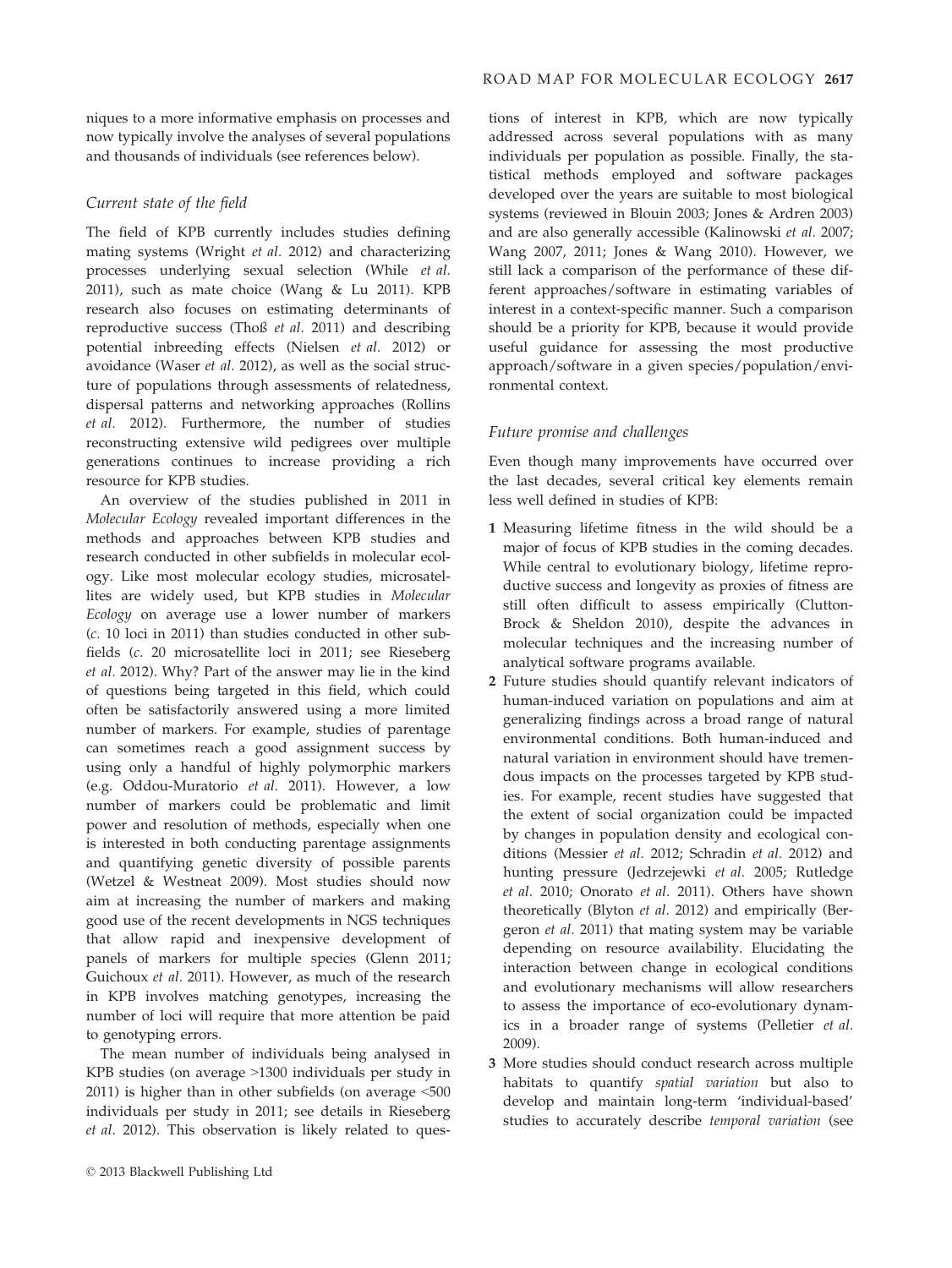Clutton-Brock & Sheldon 2010). Developing such long-term studies will also allow more researchers to reconstruct pedigrees in different wild populations. Pedigrees are valuable tools for obtaining precise inbreeding coefficients and estimating important quantitative genetics parameters (see Dunn et al. 2011; Nielsen et al. 2012; Richards-Zawacki et al. 2012 for recent effective reconstructions). Having several pedigrees available across different biological systems will also help validate/refute the patterns found with neutral molecular markers, as well as document the efficiency of different markers for reconstructing pedigree relationships (Garant & Kruuk 2005).

4 Studies of KPB over the next years will benefit from employing a multitool and multitrait approach (include several traits and different markers) but also from advances in NGS (for instance through the development of SNP markers in nonmodel species see Van Bers et al. 2010 for example), in mapping and gene expression. For example, Laine et al. (2012) recently studied nine-spined stickleback (Pungitius pungitius) and used available mapping information to separate markers in functional categories. Significant heterozygosity–behaviour correlations were detected with functional markers but not when all markers were combined.

Overall, the field of KPB has provided important advances over the last decades to our understanding of evolutionary, ecological and biological processes and will face stimulating challenges and prospects in the near future.

#### Conclusions

Molecular ecology represents a spectacularly successful example of cross-disciplinary science, in which the tools and methods of molecular biology, genomics and bioinformatics have been merged with the theory, concepts and approaches of organismal biology, including ecology, evolution, conservation and behaviour. As can be seen from the subdiscipline perspectives outlined above, the questions addressed by molecular ecologists include longstanding discipline-specific problems that can now be investigated with new tools and approaches (e.g. Lodge et al. 2012; Malek et al. 2012; OrozcoterWengel et al. 2012; Parchman et al. 2012; Pompanon et al. 2012; Tedersoo et al. 2012), as well as new questions that have resulted from merging formally disparate disciplines (e.g. Kraaijeveld et al. 2012; Nosil & Feder 2012; Ozawa et al. 2012; Simms & Porter 2012).

Over the past two decades, molecular ecology has experienced huge advances in genotyping, from allozymes to RFLPs to minisatellites to AFLPs to microsat-

ellites to genotyping arrays to NGS (Mobley 2012; Rowe et al. 2012). Likewise, there have been impressive advances in the analytical approaches employed in molecular ecology, with coalescent and landscape genetic approaches providing considerably more robust inferences about the demographic and geographical history of populations than were previously possible (Beaumont et al. 2010; Sork & Waits 2010; Storfer et al. 2010; Andrew et al. 2012; Holderegger & Gugerli 2012; Li et al. 2012; Lohse et al. 2012; Salzburger et al. 2011).

While most molecular ecology studies over this period have addressed questions about the biology of organisms and communities, this is slowly changing, as ecological and evolutionary information are increasingly being employed to identify and functionally characterize ecologically important genes and their products (Blackman et al. 2011; Bleuler-Martinez et al. 2011; Johnstone et al. 2011; Kent et al. 2011; Bloomer et al. 2012). This general approach includes various types of population genomic scans for 'outlier loci' (Bonin et al. 2009; Paris et al. 2010; Buckley et al. 2012; Collin & Fumagalli 2012; Laurent et al. 2012; Midamegbe et al. 2011; Prunier et al. 2012). In addition, information about geographical location, habitat, phenotype, ecological community and so forth are being used for candidate gene discovery and to make inferences about allelic function (Cox et al. 2011; Fischer et al. 2011; Johnstone et al. 2011; Gratten et al. 2012; Orsini et al. 2012; Manel et al. 2012; Paris & Despres 2012).

Despite the diversity of the questions and problems being addressed by molecular ecologists, many of the challenges are similar. In particular, two themes stand out. One of these concerns the difficulties associated with managing, analysing and integrating the very large data sets that are becoming increasingly commonplace in molecular ecology studies. As noted by Paterson and Piertney (2011):

'The challenge will be ensuring that the onslaught of data that accompanies approaches such as NGS, genome scans [and array- and sequence-based analyses of the transcriptome and epigenome] can be coupled to appropriate ecological and phenotypic metadata to allow meaningful analysis to be undertaken.'

A second general challenge concerns the inadequacy of our analytical methods toolbox (despite advances over the past 20 years) for making inferences about the ecology and evolution of organisms, as well as the ecological effects of molecular variation. Frequently discussed needs include better analytical tools for (i) distinguishing the genomic consequences of different ecological and evolutionary processes; (ii) estimating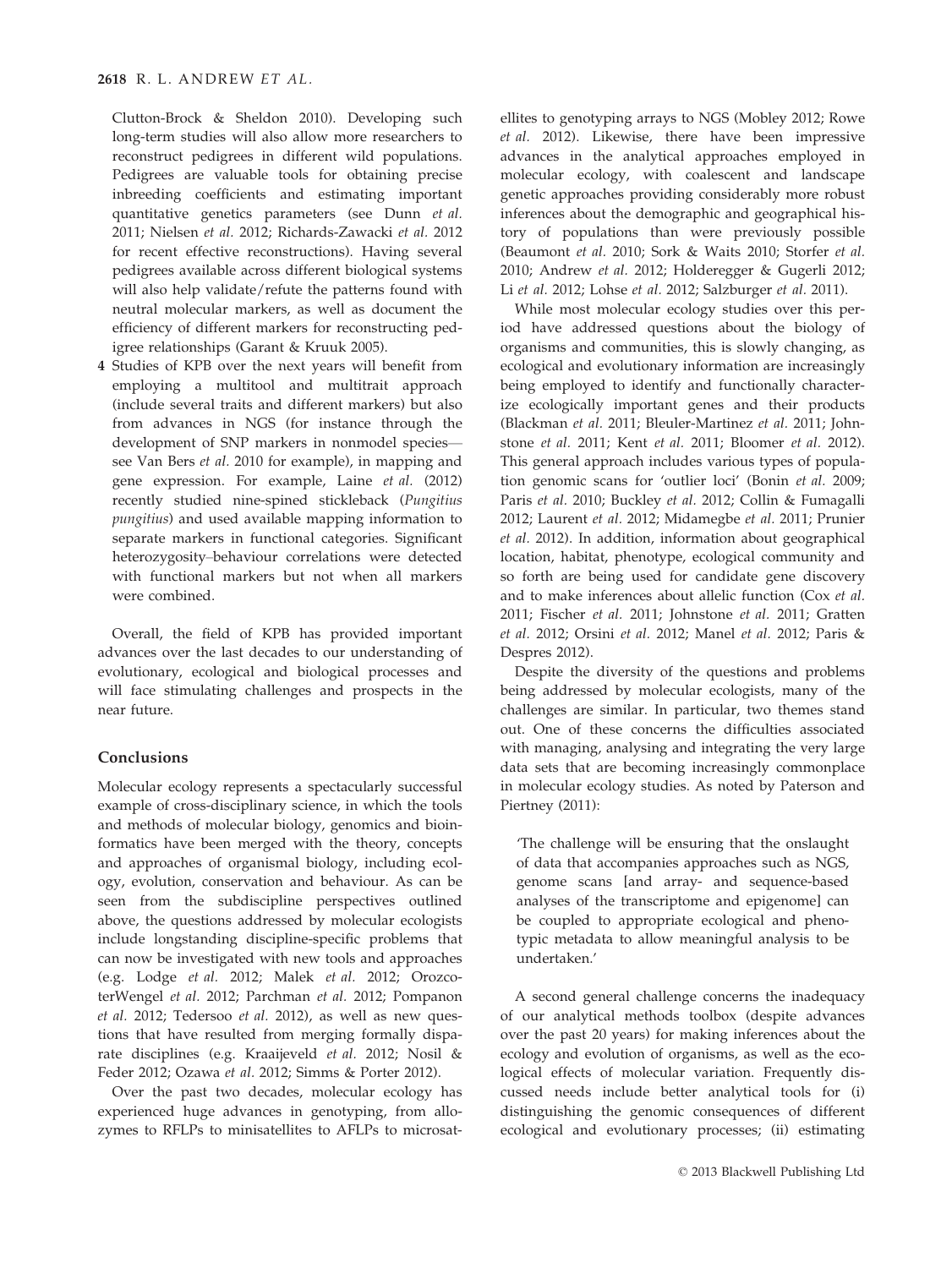the timing of gene flow during population divergence; (iii) inferring phylogeography using many genes, populations and species; (iv) distinguishing between contemporary and historical effects of the landscape on patterns of genetic variation; (v) establishing the ecological functions of genes and alleles in natural populations; and (vi) estimating lifetime reproductive success in natural populations from molecular marker data. Because natural selection increasingly appears to play an important role in shaping patterns of molecular variation within and among species (Sella et al. 2009), it is important that these analytical tools be robust to nonneutral variation.

Despite these challenges, the future of molecular ecology is bright. New genotyping and analytical tools are allowing us to address key questions and problems with a rigour that was not possible even a decade ago. Of greater importance, however, has been the training of a new generation of molecular ecologists with diverse skills—from fieldwork to computational biology to molecular functional studies. We are confident that this next generation of molecular ecologists has the conceptual and analytical skill sets to successfully respond to the challenges faced by our discipline.

#### Acknowledgements

We thank the participants in the Molecular Ecology Symposium and Online Forum for many of the ideas put forward in this article. We also thank everyone at Wiley-Blackwell, and Sarah Burrows in particular, for making the symposium and road map paper possible.

#### References

- Achmann R, Heller KG, Epplen JT (1992) Lastmale sperm precedence in the bush cricket Poecilimon veluchianus (Orthoptera, Tettigonioidea) demonstrated by DNA fingerprinting. Molecular Ecology, 1, 47–54.
- Amaral AR, Beheregaray LB, Bildmann K et al. (2012) Influences of past climate changes on historical population structure and demography of a cosmopolitan marine predator, the common dolphin (genus Delphinus). Molecular Ecology, 21, 4854–4871.
- Anderson JB, Funt J, Thompson DA et al. (2010) Determinants of divergent adaptation and Dobzhansky-Muller interaction in experimental yeast populations. Current Biology, 20, 1–6.
- Anderson KE, Russell JA, Moreau CS et al. (2012) Highly similar microbial communities are shared among related and trophically similar ant species. Molecular Ecology, 21, 2282–2296.
- Anderson JT, Lee C-R, Rushworth CA, Colautti RI, Mitchell-Olds T (2013) Genetic trade-offs and conditional neutrality contribute to local adaptation. Molecular Ecology, 22, 699–708.
- Andreasen AM, Stewart KM, Longland WS, Beckmann JP, Forister ML (2012) Identification of source-sink dynamics in mountain lions of the Great Basin. Molecular Ecology, 21, 5689–5701.
- Andrew RL, Ostevik KL, Ebert DP, Rieseberg LH (2012) Adaptation with gene flow across the landscape in a dune sunflower. Molecular Ecology, 21, 2078–2091.
- Asahida T, Yamashita Y, Kobayashi T (1997) Identification of consumed stone flounder, Kareius bicoloratus (Basilewsky), from the stomach contents of sand shrimp Crangon affinis (De Haan) using mitochondrial DNA analysis. Journal of Experimental Marine Biology and Ecology, 217, 153–163.
- Avise JC, Arnold J, Ball RM et al. (1987) Intraspecific phylogeography: the mitochondrial bridge between population genetics and systematics. Annual Reviews of Ecology and Systematics, 18, 489–522.
- Baack EJ, Whitney KD, Rieseberg LH (2005) Hybridization and genome size evolution: timing and magnitude of nuclear DNA content increases in Helianthus homoploid hybrid species. New Phytologist, 167, 623–630.
- Balkenhol N, Waits LP, Dezzani RJ (2009) Statistical approaches in landscape genetics: an evaluation of methods for linking landscape and genetic data. Ecography, 32, 818–830.
- Barrett CF, Freudenstein JV (2011) An integrative approach to delimiting species in a rare but widespread mycoheterotrophic orchid. Molecular Ecology, 20, 2771–2786.
- Barrett RDH, Hoekstra HE (2011) Molecular spandrels: tests of adaptation at the genetic level. Nature Reviews Genetics, 12, 767–780.
- Barrett RDH, Rogers SM, Schluter D (2008) Natural selection on a major armor gene in threespine stickleback. Science, 322, 255–258.
- Barrett RDH, Paccard A, Healy T et al. (2011) Rapid evolution of cold tolerance in stickleback. Proceedings of the Royal Society of London. Series B, Biological Sciences, 278, 233–238.
- Barton NH (2000) Genetic hitchhiking. Philosophical Transactions of the Royal Society of London. Series B: Biological Sciences, 355, 1553–1562.
- Barton NH, Rodriguez de Cara MA (2009) The evolution of strong reproductive isolation. Evolution, 63, 1171–1190.
- Beaumont MA, Balding DJ (2004) Identifying adaptive genetic divergence among populations from genome scans. Molecular Ecology, 13, 969–980.
- Beaumont MA, Nielsen R, Robert C et al. (2010) In defense of model-based inference in phylogeography. Molecular Ecology, 19, 436–446.
- Becker C, Weigel D (2012) Epigenetic variation: origin and transgenerational inheritance. Current Opinion in Plant Biology, 15, 562–567.
- Beerli P (2006) Comparison of Bayesian and maximum-likelihood inference of population genetic parameters. Bioinformatics, 22, 341–345.
- Beier P, Noss RF (1998) Do habitat corridors provide connectivity? Conservation Biology, 12, 1241–1252.
- Beier P, Spencer W, Baldwin RF, McRae BH (2011) Toward best practices for developing regional connectivity maps. Conservation Biology, 25, 879–892.
- Bell RC, MacKenzie JB, Hickerson MJ et al. (2011) Comparative multi-locus phylogeography confirms multiple vicariance events in co-distributed rainforest frogs. Proceedings of the Royal Society of London Series B: Biological Sciences, 279, 991– 999.
- Bergelson J, Roux F (2010) Towards identifying genes underlying ecologically relevant traits in Arabidopsis thaliana. Nature Reviews Genetics, 11, 867–879.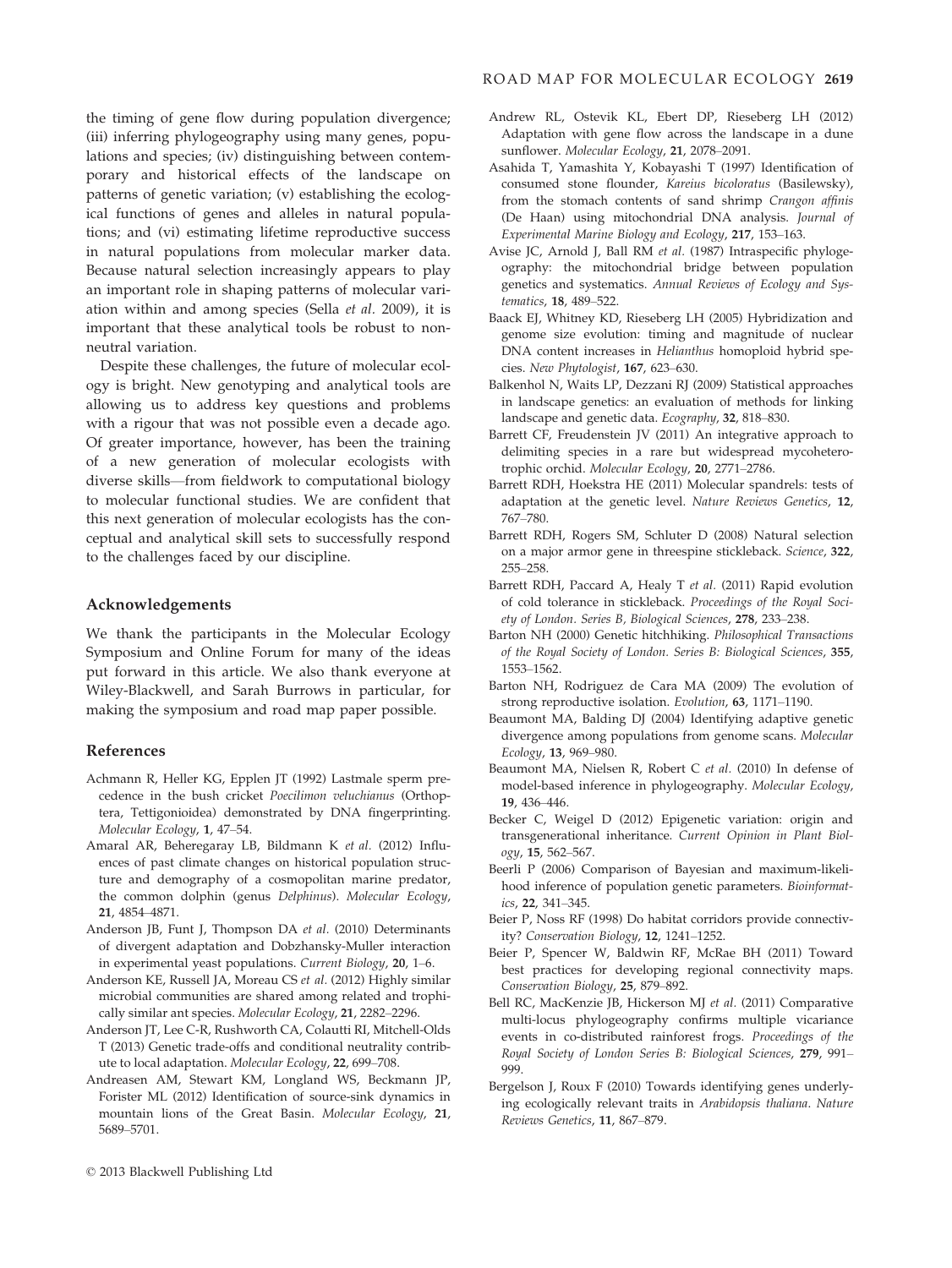- Bergeron P, Réale D, Humphries MM, Garant D (2011) Evidence of multiple paternity and mate selection for inbreeding avoidance in wild eastern chipmunks. Journal of Evolutionary Biology, 24, 1685–1694.
- Bertorelle G, Benazzo A, Mona S (2010) ABC as a flexible framework to estimate demography over space and time: some cons, many pros. Molecular Ecology, 19, 2609–2625.
- Blaalid R, Carlsen T, Kumar S et al. (2012) Changes in the rootassociated fungal communities along a primary succession gradient analysed by 454 pyrosequencing. Molecular Ecology, 21, 1897–1908.
- Blackman BK, Michaels SD, Rieseberg LH (2011) Connecting the sun to flowering in sunflower adaptation. Molecular Ecology, 20, 3503–3512.
- Bleuler-Martinez S, Butschi A, Garbani M et al. (2011) A lectinmediated resistance of higher fungi against predators and parasites. Molecular Ecology, 20, 3056–3070.
- Bloomer RH, Juenger TE, Symonds VV (2012) Natural variation in GL1 and its effects on trichome density in Arabidopsis thaliana. Molecular Ecology, 21, 3501–3515.
- Blouin MS (2003) DNA-based methods for pedigree reconstruction and kinship analysis in natural populations. Trends in Ecology and Evolution, 18, 503–511.
- Blyton MDJ, Banks SC, Peakall R, Lindenmayer DB (2012) Using probability modelling and genetic parentage assignment to test the role of local mate availability in mating system variation. Molecular Ecology, 21, 572–586.
- Bonin A, Paris M, Tetreau G et al. (2009) Candidate genes revealed by a genome scan for mosquito resistance to a bacterial insecticide: sequence and gene expression variations. BMC Genomics, 10, 551.
- van Borm S, Buschinger A, Boomsma JJ et al. (2002) Tetraponera ants have gut symbionts related to nitrogen-fixing root-nodule bacteria. Proceedings of the Royal Society of London Series B: Biological Sciences, 269, 2023–2027.
- Bossdorf O, Richards CL, Pigliucci M (2008) Epigenetics for ecologists. Ecology Letters, 11, 106–115.
- Bradley BJ, Doran-Sheehy DM, Lukas D, Boesch C, Vigilant L (2004) Dispersed male networks in western gorillas. Current Biology, 14, 510–513.
- Braunisch V, Segelbacher G, Hirzel AH (2010) Modelling functional landscape connectivity from genetic population structure: a new spatially explicit approach. Molecular Ecology, 19, 3664–3678.
- Buckler ES, Holland JB, Bradbury PJ et al. (2009) The genetic architecture of maize flowering time. Science, 325, 714–718.
- Buckley J, Butlin RK, Bridle JR (2012) Evidence for evolutionary change associated with the recent range expansion of the British butterfly, Aricia agestis, in response to climate change. Molecular Ecology, 21, 267–280.
- Buerkle CA, Gompert Z, Parchman TL (2011) The  $n = 1$  constraint in population genomics. Molecular Ecology, 20, 1575–1581.
- Buggs RJA (2012) Monkeying around with ploidy. Molecular Ecology, 21, 5159–5161.
- Burke T, Bruford MW (1987) DNA fingerprinting in birds. Nature, 327, 149–152.
- Burton RS, Barreto FS (2012) A disproportionate role for mtDNA in Dobzhansky–Muller incompatibilities? Molecular Ecology, 21, 4942–4957.
- Byrne M, Steane DA, Joseph L et al. (2011) Decline of a biome: evolution, contraction, fragmentation, extinction and inva-

sion of the Australian mesic zone biota. Journal of Biogeography, 38, 1635–1656.

- Cafaro MJ, Poulsen M, Little AEF et al. (2011) Specificity in the symbiotic association between fungus-growing ants and protective Pseudonocardia bacteria. Proceedings of the Royal Society of London. Series B, Biological Sciences, 278, 1814–1822.
- Carstens BC, Stoute HN, Reid NM (2009) An information theoretical approach to phylogeography. Molecular Ecology, 18, 4270–4282.
- Chakraborty R, Meagher TR, Smouse PE (1988) Parentage analysis with genetic markers in natural populations. I. The expected proportion of offspring with unambiguous paternity. Genetics, 118, 527–536.
- Chan YF, Marks ME, Jones FC et al. (2010) Adaptive evolution of pelvic reduction in sticklebacks by recurrent deletion of a Pitx1 enhancer. Science, 327, 302-305.
- Clutton-Brock T, Sheldon BC (2010) Individuals and populations: the role of long-term, individual-based studies of animals in ecology and evolutionary biology. Trends in Ecology and Evolution, 25, 562–573.
- Colbourne JK, Pfrender ME, Gilbert, et al. (2011) The ecoresponsive genome of Daphnia pulex. Science, 331, 555-561.
- Collin H, Fumagalli L (2012) Evidence for morphological and adaptive genetic divergence between lake and stream habitats in European minnows (Phoxinus phoxinus, Cyprinidae). Molecular Ecology, 20, 4490–4502.
- Colosimo PF, Hosemann KE, Balabhadra S et al. (2005) Widespread parallel evolution in sticklebacks by repeated fixation of ectodysplasin alleles. Science, 5717, 1928–1933.
- Coop G, Witonsky D, Di Rienzo A, Pritchard JK (2010) Using environmental correlations to identify loci underlying local adaptation. Genetics, 185, 1411–1423.
- Cornille A, Gladieux P, Smulders MJM et al. (2012) New insight into the history of domesticated apple: secondary contribution of the European wild apple to the genome of cultivated varieties. PLoS Genetics, 8, e1002703.
- Cox K, Broeck AV, Van Calster H et al. (2011) Temperaturerelated natural selection in a wind-pollinated tree across regional and continental scales. Molecular Ecology, 20, 2724– 2738.
- Cushman SA, Landguth EL (2010a) Scale dependent inference in landscape genetics. Landscape Ecology, 25, 967–979.
- Cushman SA, Landguth EL (2010b) Spurious correlations and inference in landscape genetics. Molecular Ecology, 19, 3592– 3602.
- Dalziel A, Rogers SM, Schulte T (2009) Linking genotypes to phenotypes and fitness: how mechanistic biology can inform molecular ecology. Molecular Ecology, 18, 4997–5017.
- Davey JW, Blaxter ML (2010) RADSeq: next-generation population genetics. Briefings in Functional Genomics, 9, 416–423.
- Davey JW, Hohenlohe PA, Etter PD, et al. (2011) Genome-wide genetic marker discovery and genotyping using next-generation sequencing. Nature Reviews Genetics, 12, 499-510.
- DeBarba M, Waits LP, Garton EO et al. (2010) The power of genetic monitoring for studying demography, ecology, and genetics of a reintroduced brown bear population. Molecular Ecology, 19, 3938–3951.
- Debes PV, Normandeau E, Fraser DJ et al. (2012) Differences in transcription levels among wild, domesticated, and hybrid Atlantic salmon (Salmo salar) from two environments. Molecular Ecology, 21, 2574–2587.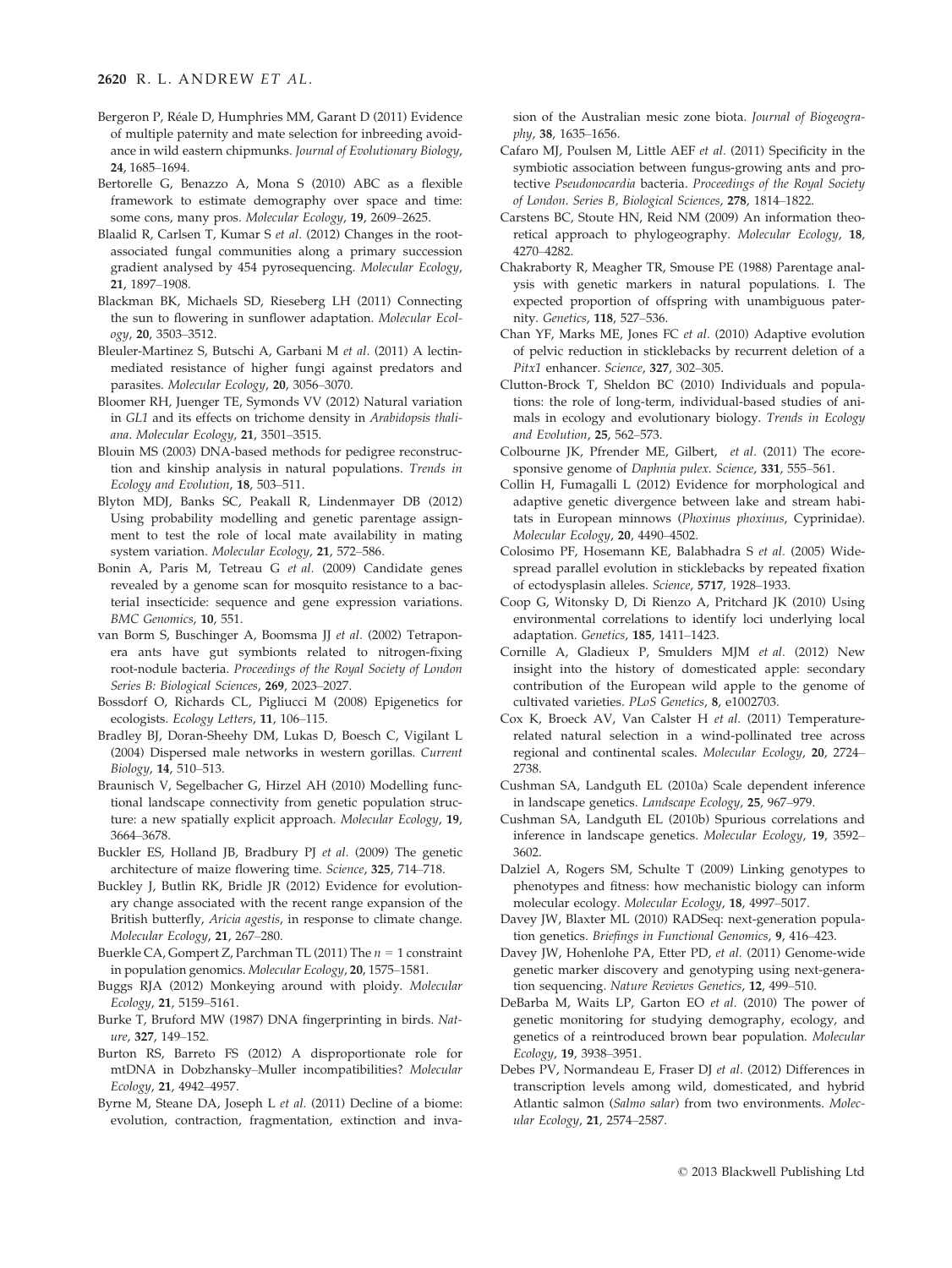- Derôme N, Duchesne P, Bernatchez L (2006) Parallelism in gene transcription among sympatric lake whitefish ecotypes (Coregonus clupeaformis Mitchill). Molecular Ecology, 15, 1239– 1250.
- Dettman JR, Sirjusingh C, Kohn LM, Anderson JB (2007) Incipient speciation by divergent adaptation and antagonistic epistasis in yeast. Nature, 447, 585–588.
- Dolman G, Joseph L (2012) A species assemblage approach to comparative phylogeography of birds in southern Australia. Ecology and Evolution, 2, 354–369.
- Dunn SJ, Clancey E, Waits LP, Byers JA (2011) Inbreeding depression in pronghorn (Antilocapra americana) fawns. Molecular Ecology, 20, 4889–4898.
- Dunning-Hotopp J, Clark M, Oliveira D et al. (2007) Widespread lateral gene transfer from intracellular bacteria to multicellular eukaryotes. Science, 317, 1753–1756.
- Dyer RJ, Nason JD (2004) Population Graphs: the graph theoretic shape of genetic structure. Molecular Ecology, 13, 1713– 1727.
- Egan SP, Funk DJ (2009) Ecologically dependent postmating isolation between sympatric host forms of Neochlamisus bebbianae leaf beetles. Proceedings of the National Academy of Sciences of the United States of America, 106, 19426–19431.
- Ellegren H, Smeds L, Burri R et al. (2012) The genomic landscape of species divergence in Ficedula flycatchers. Nature, 491, 756–760.
- Emerson KJ, Merz CR, Catchen JM et al. (2010) Resolving postglacial phylogeography using high-throughput sequencing. Proceedings of the National Academy of Sciences of the United States of America, 107, 16196–16200.
- Epperson BK, McRae BH, Scribner K et al. (2010) Utility of computer simulations in landscape genetics. Molecular Ecology, 19, 3549–3564.
- Epps CW, Wehausen JD, Bleich VC, Torres SG, Brashares JS (2007) Optimizing dispersal and corridor models using landscape genetics. Journal of Applied Ecology, 44, 714–724.
- Evans LM, Allan GJ, Shuster SM, Woolbright SA, Whitham TG (2008) Tree hybridisation and genotypic variation drive cryptic speciation of a specialist mite herbivore. Evolution, 62, 3027–3040.
- Evans BJ, Bliss SM, Mendel SA, Tinsley RC (2011) The Rift Valley is a major barrier to dispersal of African clawed frogs (Xenopus) in Ethiopia. Molecular Ecology, 20, 4216–4230.
- Excoffier L, Heckel G (2006) Computer programs for population genetics data analysis: a survival guide. Nature Reviews Genetics, 7, 745–758.
- Fagundes NJR, Ray N, Beaumont M et al. (2007) Statistical evaluation of alternative models of human evolution. Proceedings of the National Academy of Sciences of the United States of America, 104, 17614–17619.
- Feder ME, Mitchell-Olds T (2003) Evolutionary and ecological functional genomics. Nature Reviews Genetics, 4, 651–657.
- Feng S, Rubbi L, Jacobsen SE, Pellegrini M (2011) Determining DNA methylation profiles using sequencing. In: High-Throughput Next Generation Sequencing: Methods and Applications, Methods in Molecular Biology (eds Kwon YM, Ricke SC), pp. 223–238.
- Fischer MC, Foll M, Excoffier L, Heckel G (2011) Enhanced AFLP genome scans detect local adaptation in high-altitude populations of a small rodent (Microtus arvalis). Molecular Ecology, 20, 1450–1462.
- Fitzpatrick BM, Shaffer HB (2007) Introduction history and habitat variation explain the landscape genetics of hybrid tiger salamanders. Ecological Applications, 17, 598–608.
- Ford EB (1964) Ecological Genetics, 4th edn. Chapman and Hall, London. 1975.
- Freedman AH, Thomassen HA, Buermann W, Smith TB (2010) Genomic signals of diversification along ecological gradients in a tropical lizard. Molecular Ecology, 19, 3773–3788.
- Gaggiotti OE (2011) Making inferences about speciation using sophisticated statistical genetics methods: look before you leap. Molecular Ecology, 20, 2229–2232.
- Galagan J, Selher E (2004) RIP: the evolutionary cost of genome defense. Trends in Ecology & Evolution, 20, 417–423.
- Galindo H, Pfeiffer-Herbert A, McManus M et al. (2010) Seascape genetics along a steep cline: using genetic patterns to test predictions of marine larval dispersal. Molecular Ecology, 9, 3692–3707.
- Galpern P, Manseau M, Wilson P (2012) Grains of connectivity: analysis at multiple spatial scales in landscape genetics. Molecular Ecology, 21, 3996–4009.
- Garant D, Kruuk LEB (2005) How to use molecular marker data to measure evolutionary parameters in wild populations. Molecular Ecology, 14, 1843–1859.
- Gavrilet S (1997) Hybrid zones with Dobzhansky-type epistatic selection. Evolution, 51, 1027–1035.
- Ghalambor CK, McKay JK, Carroll SP, Reznick DN (2007) Adaptive versus non-adaptive phenotypic plasticity and the potential for contemporary adaptation in new environments. Functional Ecology, 21, 394–407.
- Gibson CM, Hunter MS (2010) Extraordinarily widespread and fantastically complex: comparative biology of endosymbiotic bacterial and fungal mutualists of insects. Ecology Letters, 13, 223–234.
- Giraud T, Gourbière S (2012) The tempo and modes of evolution of reproductive isolation in fungi. Heredity, 109, 204–214.
- Giraud T, Refregier G, de Vienne DM et al. (2008) Speciation in fungi. Fungal Genetics and Biology, 45, 791–802.
- Giraud T, Gladieux P, Gavrilets S (2010) Linking the emergence of fungal plant diseases with ecological speciation. Trends in Ecology & Evolution, 25, 387–395.
- Gladieux P, Guérin F, Giraud T et al. (2011) Emergence of novel fungal pathogens by ecological speciation: importance of the reduced viability of immigrants. Molecular Ecology, 20, 4521–4532.
- Glenn TC (2011) Field guide to next-generation DNA sequencers. Molecular Ecology Resources, 11, 759–769.
- Gompert Z, Forister ML, Fordyce JA et al. (2010) Bayesian analysis of molecular variance in pyrosequences quantifies population genetic structure across the genome of Lycaeides butterflies. Molecular Ecology, 19, 2455–2473.
- Gourbière S, Mallet J (2010) Are species real? The shape of the species boundary with exponential failure, reinforcement, and the "missing snowball". Evolution, 64, 1–24.
- Grant PR, Grant BR (2011) How and Why Species Multiply: The Radiation of Darwin's Finches. Princeton University Press, Princeton, New Jersey.
- Gratten J, Wilson AJ, McRae AF et al. (2008) A localized negative genetic correlation constrains microevolution of coat color in wild sheep. Science, 318, 319–320.
- Gratten J, Pilkington JG, Brown EA et al. (2012) Selection and microevolution of coat pattern are cryptic in a wild population of sheep. Molecular Ecology, 21, 2977–2990.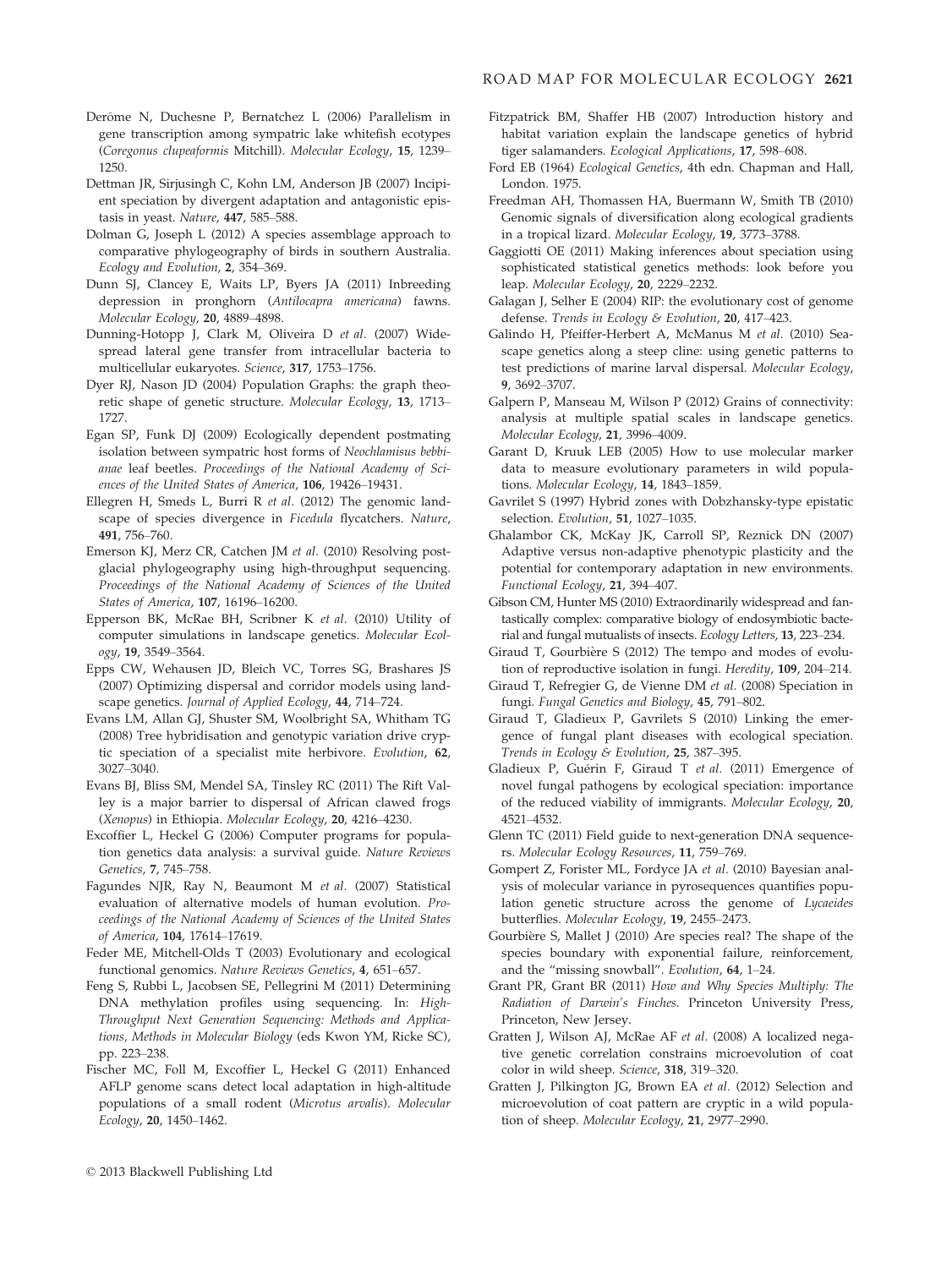- Grivet D, Sork VL, Westfall RD, Davis FW (2008) Conserving the evolutionary potential of California valley oak (Quercus lobata Née): a multivariate genetic approach to conservation planning. Molecular Ecology, 17, 139–156.
- Gugger P, Makihiko I, Sork VL (2013) Influence of late Quaternary climate change on modern patterns of genetic variation in valley oak, Quercus lobata Née. Molecular Ecology, 22, in press.
- Guichoux E, Lagache L, Wagner S et al. (2011) Current trends in microsatellite genotyping. Molecular Ecology Resources, 11, 591–611.
- Hancock AM, Di Rienzo A (2008) Detecting the genetic signature of natural selection in human populations: models, methods, and data. Annual Review of Anthropology, 37, 197–217.
- Hancock AM, Brachi B, Faure N et al. (2011) Adaptation to climate across the Arabidopsis thaliana genome. Science, 334, 83–86.
- Hegarty MJ, Batstone T, Barker GL et al. (2011) Nonadditive changes to cytosine methylation as a consequence of hybridization and genome duplication in Senecio (Asteraceae). Molecular Ecology, 20, 105–113.
- van der Heide T, Govers LL, de Fouw J et al. (2012) A threestage symbiosis forms the foundation of seagrass ecosystems. Science, 336, 1432.
- Helyar SJ, Hemmer-Hansen J, Bekkevold D et al. (2011) Application of SNPs for population genetics of nonmodel organisms: new opportunities and challenges. Molecular Ecology Resources, 11, 123–136.
- Hey J, Nielsen R (2004) Multilocus methods for estimating population sizes, migration rates and divergence time, with applications to the divergence of Drosophila psudoobscura and D. persimilis. Genetics, 167, 747–760.
- Hickerson MJ, Meyer CP (2008) Testing comparative phylogeographic models of marine vicariance and dispersal using a hierarchical Bayesian approach. BMC Evolutionary Biology, 8, 322
- Hickerson MJ, Carstens BC, Cavender-Bares J et al. (2010) Phylogeography's past, present, and future: 10 years after Avise, 2000. Molecular Phylogenetics and Evolution, 54, 291–301.
- Hilgenboecker K, Hammerstein P, Schlattmann P et al. (2008) How many species are infected with Wolbachia? A statistical analysis of current data. FEMS Microbiology Letters, 281, 215–220.
- Hoekstra HE, Hirschmann RJ, Bundey RJ (2006) A single amino acid mutation contributes to adaptive color pattern in beach mice. Science, 313, 101–104.
- Holderegger R, Gugerli F (2012) Where do you come from, where do you go? Directional migration rates in landscape genetics. Molecular Ecology, 23, 5640–5642.
- Holderegger R, Wagner HH (2008) Landscape genetics. BioScience, 58, 199–207.
- Holderegger R, Kamm U, Gugerli F (2006) Adaptive vs. neutral genetic diversity: implications for landscape genetics. Landscape Ecology, 21, 797–807.
- Holliday JA, Wang T, Aitken S (2012) Predicting adaptive phenotypes from multilocus genotypes in Sitka spruce (Picea sitchensis) using random forest. G3: Genes - Genomes -Genetics 2, 1085–1093.
- Houle D, Diddahally GR, Omhol S (2010) Phenomics: the next challenge. Nature Reviews Genetics, 11, 855–866.
- Huang W, Takebayashi N, Qi Y, Hickerson MJ (2011) MTML-msBayes: approximate Bayesian comparative phylogeographic inference from multiple taxa and multiple loci with rate heterogeneity. BMC Bioinformatics, 12, 1.
- Jablonka E, Raz G (2009) Transgenerational epigenetic inheritance: prevalence, mechanisms, and implications for the study of heredity and evolution. Quarterly Review of Biology, 84, 131–176.
- Jedrzejewki W, Branicki W, Veit C et al. (2005) Genetic diversity and relatedness within packs in an intensely hunted population of wolves Canis lupus. Acta Theriologica, 50, 3–22.
- Johnstone KA, Lubieniecki KP, Koop BF et al. (2011) Expression of olfactory receptors in different life stages and life histories of wild Atlantic salmon (Salmo salar). Molecular Ecology, 20, 4059–4069.
- Jones AG, Ardren WR (2003) Methods of parentage analysis in natural populations. Molecular Ecology, 12, 2511–2523.
- Jones OR, Wang J (2010) COLONY: a program for parentage and sibship inference from multilocus genotype data. Molecular Ecology Resources, 10, 551–555.
- Joost S, Bonin A, Bruford MW et al. (2007) A spatial analysis method (SAM) to detect candidate loci for selection: towards a landscape genomics approach to adaptation. Molecular Ecology, 16, 3955–3969.
- Joron M, Frezal L, Jones RT et al. (2011) Chromosomal rearrangements maintain a polymorphic supergene controlling butterfly mimicry. Nature, 477, 203–206.
- Jurado-Rivera JA, Vogler AP, Reid CAM, Petitpierre E, Gomez-Zurita J (2009) DNA barcoding insect-host plant associations. Proceedings of the Royal Society of London. Series B, Biological Sciences, 276, 639–648.
- Kaiser W, Huguet E, Casas J et al. (2010) Plant green-island phenotype induced by leaf miners is mediated by bacterial symbionts. Proceedings of the Royal Society of London. Series B, Biological Sciences, 277, 2311–2319.
- Kalinowski ST, Taper ML, Marshall TC (2007) Revising how the computer program CERVUS accommodates genotyping error increases success in paternity assignment. Molecular Ecology, 16, 1099–1106.
- Kane NC, Rieseberg LH (2007) Selective sweeps reveal candidate genes for adaptation to drought and salt tolerance in common sunflower, Helianthus annuus. Genetics, 175, 1823–1824.
- Kane NC, King MG, Barker MS et al. (2009) Comparative genomic and population genetic analyses indicate highly porous genomes and high levels of gene flow between divergent Helianthus species. Evolution, 63, 2061–2075.
- Kang HM, Sul JH, Service SK et al. (2010) Variance component model to account for sample structure in genome-wide association studies. Nature Genetics, 42, 348–354.
- Kao KC, Schwartz K, Sherlock G (2010) A genome-wide analysis reveals no nuclear Dobzhansky-Muller pairs of determinants of speciation between S. cerevisiae and S. paradoxus, but suggests more complex incompatibilities. PLoS Genetics, 6, e1001038.
- Kawakami T, Morgan TJ, Nippert JB et al. (2011) Natural selection drives clinal life history patterns in the perennial sunflower species, Helianthus maximiliani. Molecular Ecology, 20, 2318–2328.
- Kent CF, Issa A, Bunting AC et al. (2011) Adaptive evolution of a key gene affecting queen and worker traits in the honey bee, Apis mellifera. Molecular Ecology, 20, 5226–5235.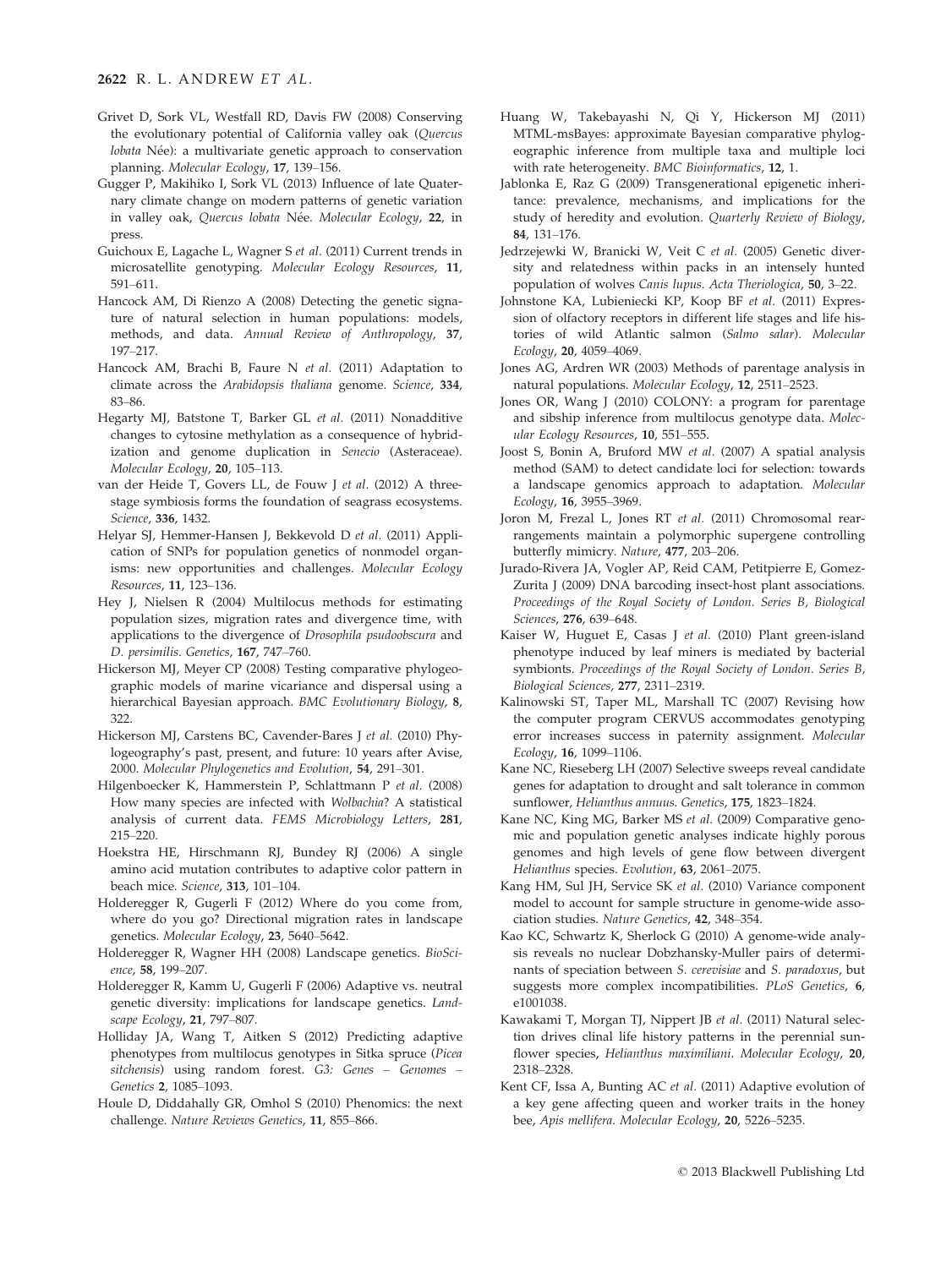- King RA, Read DS, Traugott M, Symondson WOC (2008a) Molecular analysis of predation: a review of best practice for DNA-based approaches. Molecular Ecology, 17, 947–963.
- King RA, Tibble AL, Symondson OC (2008b) Opening a can of worms: unprecedented sympatric cryptic diversity within British lumbricid earthworms. Molecular Ecology, 17, 4684–4698.
- Kirkpatrick M, Barton N (2006) Chromosome inversions, local adaptation, and speciation. Genetics, 173, 419–434.
- Kivisild T, Shen P, Wall DP et al. (2006) The role of selection in the evolution of Human mitochondrial genomes. Genetics, 172, 373–387.
- Knowles LL (2009) Statistical phylogeography. Annual Reviews of Ecology, Evolution and Systematics, 40, 593–612.
- Knowles LL, Maddison WP (2002) Statistical phylogeography. Molecular Ecology, 11, 2623–2635.
- Kover PX, Mott R (2012) Mapping the genetic basis of ecologically and evolutionarily relevant traits in Arabidopsis thaliana. Current Opinion in Plant Biology, 15, 212–217.
- Kraaijeveld K, Zwanenburg B, Hubert B, et al. (2012) Transposon proliferation in an asexual parasitoid. Molecular Ecology, 21, 3898–3906.
- Kumar S, Blaxter ML (2011) Simultaneous genome sequencing of symbionts and their hosts. Symbiosis, 55, 119–126.
- Laine VN, Herczeg G, Shikano T, Primmer CR (2012) Heterozygosity-behaviour correlations in nine-spined stickleback (Pungitius pungitius) populations: contrasting effects at random and functional loci. Molecular Ecology, 21, 4872–4884.
- Laurent R, Toupance B, Chaix R (2012) Non-random mate choice in humans: insights from a genome scan. Molecular Ecology, 21, 587–596.
- Le Corre V, Kremer A (2012) The genetic differentiation at quantitative trait loci under local adaption. Molecular Ecology, 21, 1548–1566.
- Lee H-Y, Chou J-Y, Cheong L et al. (2008) Incompatibility of nuclear and mitochondrial genomes causes hybrid sterility between two yeast species. Cell, 135, 1065–1073.
- Lehman N, Clarkson P, Mech LD, Meier TJ, Wayne RW (1992) A study of the genetic relationships within and among wolf packs using DNA fingerprinting and mitochondrial DNA. Behavioral Ecology and Sociobiology, 30, 83–94.
- Lewontin RC (1991) Perspectives: 25 years ago in genetics: electrophoresis in the development of evolutionary genetics: milestone or millstone? Genetics, 128, 657–662.
- Li J, Li H, Jakobsson M et al. (2012) Joint analysis of demography and selection in population genetics: where do we stand and where could we go? Molecular Ecology, 21, 28–44.
- Lindtke D, Buerkle CA, Barbara T et al. (2012) Recombinant hybrids retain heterozygosity at many loci: new insights into the genomics of reproductive isolation in Populus. Molecular Ecology, 21, 5042–5058.
- Lodge DM, Turner CR, Jerde CL, et al. (2012) Conservation in a cup of water: estimating biodiversity and population abundance from environmental DNA. Molecular Ecology, 21, 2555– 2558.
- Lohse K, Barton NH, Melika G, Stone GN (2012) A likelihoodbased comparison of populations histories in a parasitoid guild. Molecular Ecology, 21, 4605–4617.
- Lowry DB (2010) Landscape evolutionary genomics. Biology Letters, 6, 502–504.
- Maddison WP (1997) Gene trees in species trees. Systematic Biology, 46, 523–536.
- Malek TB, Boughman JW, Dworkin I et al. (2012) Admixture mapping of male nuptial colour and body shape in a recently formed hybrid population of threespine stickleback. Molecular Ecology, 21, 5265–5279.
- Manel S, Schwartz MK, Luikart G, Taberlet P (2003) Landscape genetics: combining landscape ecology and population genetics. Trends in Ecology & Evolution, 18, 189–197.
- Manel S, Joost S, Epperson BK (2010a) Perspectives on the use of landscape genetics to detect genetic adaptive variation in the field. Molecular Ecology, 19, 3760–3772.
- Manel S, Poncet BN, Legendre P, Gugerli F, Holderegger R (2010b) Common factors drive adaptive genetic variation at different spatial scales in Arabis alpina. Molecular Ecology, 19, 3824–3835.
- Manel S, Gugerli F, Thuiller W et al. (2012) Broad-scale adaptive genetic variation in alpine plants is driven by temperature and precipitation. Molecular Ecology, 21, 3729–3738.
- Marko PB (2005) An intraspecific comparative analysis of character divergence between sympatric species. Evolution, 59, 554–564.
- Matute DR, Butler IA, Turissini DA, Coyne JA (2010) A test of the snowball theory for the rate of evolution of hybrid incompatibilities. Science, 329, 1518–1521.
- McCairns RJS, Bernatchez L (2010) Adaptive divergence between parapatric freshwater and marine sticklebacks: insights into the role of phenotypic plasticity from an integrated analysis of the ecological genetics of candidate gene expression. Evolution, 64, 1029–1047.
- McCairns SRJ, Bourget S, Bernatchez L (2012) Plasticity and heritability of morphological variation within and between parapatric stickleback demes. Journal of Evolutionary Biology, 25, 1097–1112.
- McFrederick QS, Wcislo WT, Taylor DR et al. (2012) Environment or kin: whence do bees obtain acidophilic bacteria? Molecular Ecology, 21, 1754–1768.
- McRae BH, Beier P (2007) Circuit theory predicts gene flow in plant and animal populations. Proceedings of the National Academy of Sciences of the United States of America, 104, 19885– 19890.
- Messier GD, Garant D, Bergeron P, Réale D (2012) Environmental conditions affect spatial genetic structures and dispersal patterns in a solitary rodent. Molecular Ecology, 21, 5363–5373.
- Midamegbe A, Vitalis R, Malausa T, Delava E, Cros-Arteil S, Streiff R (2011) Scanning the European corn borer (Ostrinia spp.) genome for adaptive divergence between host-affiliated sibling species. Molecular Ecology, 20, 1414–1430.
- Mobley KB (2012) Grandfathering in a new era of parentage analysis. Molecular Ecology, 20, 1080–1082.
- Moyle LC, Nakazato T (2010) Hybrid incompatibility "snowballs" between Solanum species. Science, 329, 1521–1523.
- Nachman MW, Payseur BA (2012) Recombination rate variation and speciation: theoretical predictions and empirical results from rabbits and mice. Philosophical Transactions of the Royal Society of London Series B, 367, 409–421.
- Nickerson RS (1998) Confirmation bias: a ubiquitous phenomenon in many guises. Review of General Psychology, 2, 175– 220.
- Nielsen JF, English S, Goodall-Copestake WP et al. (2012) Inbreeding and inbreeding depression of early life traits in a cooperative mammal. Molecular Ecology, 21, 2788–2804.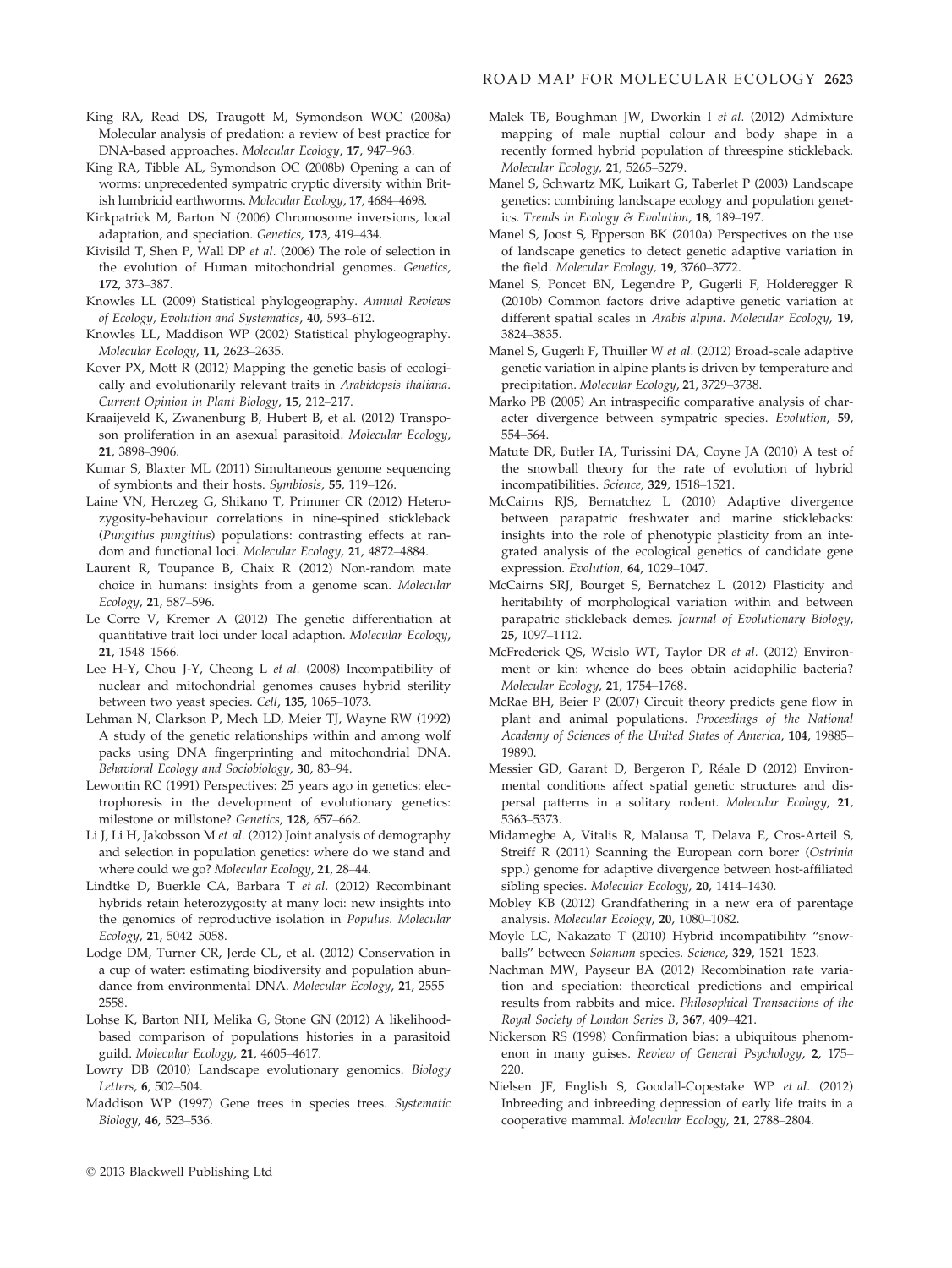- Niemiller ML, Near TJ, Fitzpatrick BM (2011) Delimiting species using multilocus data: diagnosing cryptic diversity in the Southern cavefish, Typhlichthys subterraneus (Teleostei: Amblyopsidae). Evolution, 66, 846–866.
- Noor M, Bennett S (2009) Islands of speciation or mirages in the desert? Examining the role of restricted recombination in maintaining species. Heredity, 103, 439–444.
- Nosil P, Feder JL (2012) Widespread yet heterogeneous genomic divergence. Molecular Ecology, 21, 2829–2832.
- Nosil P, Funk DJ, Ortiz-Barrientos D (2009) Divergent selection and heterogeneous genomic divergence. Molecular Ecology, 18, 375–402.
- Nosil P, Gompert Z, Farkas T (2012) Genomic consequences of multiple speciation processes in a stick insect. Proceedings of the Royal Society of London Series B: Biological Sciences, 279, 5058–5065.
- Oddou-Muratorio S, Klein EK, Vendramin GG, Fady B (2011) Spatial vs. temporal effects on demographic and genetic structures: the roles of dispersal, masting and differential mortality on patterns of recruitment in Fagus sylvatica. Molecular Ecology, 20, 1997–2010.
- Oliver KM, Degnan PH, Burke GR et al. (2010) Facultative symbionts in aphids and the horizontal transfer of ecologically important traits. Annual Review of Entomology, 55, 247–266.
- Oliver KM, Noge K, Huang EM et al. (2012) Parasitic wasp responses to symbiont-based defense in aphids. BMC Biology, 10, 11.
- O'Meara BC (2010) New heuristic methods for joint species delimitation and species tree inference. Systematic Biology, 59, 59–73.
- O'Neill SL, Hoffmann AA, Werren JH (eds) (1997) Influential Passengers: Inherited Microorganisms and Arthropod Reproduction, 2nd edn. Oxford University Press, New York, 226pp.
- Onorato D, DeSimone R, White C, Waits LP (2011) Genetic assessment of paternity and relatedness in a managed population of cougars. Journal of Wildlife Management, 75, 378–384.
- Orozco-terWengel P, Kapun M, Nolte V et al. (2012) Adaptation of Drosophila to a novel laboratory environment reveals temporally heterogeneous trajectories of selected alleles. Molecular Ecology, 21, 4931–4941.
- Orsini L, Spanier KI, De Meester L (2012) Genomic signature of natural and anthropogenic stress in wild populations of the waterflea Daphnia magna: validation in space, time and experimental evolution. Molecular Ecology, 21, 2160–2175.
- Ozawa R, Nishimura O, Yazawa S et al. (2012) Temperaturedependent, behavioural, and transcriptional variability of a tritrophic interaction consisting of bean, herbivorous mite, and predator. Molecular Ecology, 21, 5624–5635.
- Pan X, Zhou G, Wu J (2012) Wolbachia induces reactive oxygen species (ROS)-dependent activation of the Toll pathway to control dengue virus in the mosquito Aedes aegypti. Proceedings of the National Academy of Sciences of the United States of America, 109, E23–E31.
- Parchman TL, Gompert Z, Mudge J et al. (2012) Genome-wide association genetics of an adaptive trait in lodgepole pine. Molecular Ecology, 21, 2991–3005.
- Paris M, Despres L (2012) Identifying insecticide resistance genes in mosquito by combining AFLP genome scans and 454 pyrosequencing. Molecular Ecology, 21, 1672–1686.
- Paris M, Boyer S, Bonin A (2010) Genome scan in the mosquito Aedes rusticus: population structure and detection of positive

selection after insecticide treatment. Molecular Ecology, 19, 325–337.

- Parisod C, Alix K, Just J, et al. (2010) Impact of transposable elements on the organization and function of allopolyploid genomes. New Phytologist, 186, 37–45.
- Patton JL, Smith MF (1993) Molecular evidence for mating asymmetry and female choice in a pocket gopher (Thomomys) hybrid zone. Molecular Ecology, 2, 3–8.
- Paterson S, Piertney SB (2011) Frontiers in host-parasite ecology and evolution. Molecular Ecology, 20, 869–871.
- Pavey S, Bernatchez L, Aubin-Horth N, Landry C (2012) What is needed for next-generation ecological and evolutionary genomics? Trends in Ecology & Evolution, 27, 673–678.
- Pelletier F, Garant D, Hendry AP (2009) Eco-evolutionary dynamics. Philosophical Transactions of the Royal Society of London Series B, 364, 1483–1489.
- Peter BM, Wegmann D, Excoffier L (2010) Distinguishing between population bottleneck and population subdivision by a Bayesian model choice procedure. Molecular Ecology, 19, 4648–4660.
- Pickett SB, Bergey CM, Di Fiore A (2012) A metagenomic study of primate insect diet diversity. American Journal of Primatology, 74, 622–631.
- Pinto-Tomás AA, Anderson MA, Suen G et al. (2009) Symbiotic nitrogen fixation in the fungus gardens of leaf-cutter ants. Science, 326, 1120–1123.
- Poelchau MF, Hamrick JL (2012) Differential effects of landscape-level environmental features on genetic structure in three codistributed tree species in Central America. Molecular Ecology, 21, 4970–4982.
- Pompanon F, Deagle BE, Symondson WOC et al. (2012) Who is eating what: diet assessment using next generation sequencing. Molecular Ecology, 21, 1931–1950.
- Provan J, Maggs CA (2012) Unique genetic variation at a species' rear edge is under threat from global climate change. Proceedings of the Royal Society of London Series B: Biological Sciences, 279, 39–47.
- Prunier J, Gerardi S, Laroche J, Beaulieu J, Bousquet J (2012) Parallel and lineage-specific molecular adaptation to climate in boreal black spruce. Molecular Ecology, 21, 4270–4286.
- Qi W, Nong G, Preston JF et al. (2009) Comparative metagenomics of Daphnia symbionts. BMC Genomics, 10, 172.
- Richards-Zawacki CL, Wang IJ, Summers K (2012) Mate choice and the genetic basis for colour variation in a polymorphic dart frog: inferences from a wild pedigree. Molecular Ecology, 21, 3879–3892.
- Ricklefs RE, Jenkins DG (2011) Biogeography and ecology: towards the integration of two disciplines. Philosophical Transactions of the Royal Society of London Series B, 366, 2438–2448.
- Rieseberg LH (1991) Homoploid reticulate evolution in Helianthus: evidence from ribosomal genes. American Journal of Botany, 78, 1218–1237.
- Rieseberg LH (2001) Chromosomal rearrangements and speciation. Trends in Ecology & Evolution,  $16$ ,  $351-358$ .
- Rieseberg LH, Blackman BK (2010) Speciation genes in plants. Annals of Botany, 106, 439–455.
- Rieseberg L, Vines T, Kane N (2012) Editorial 2012. Molecular Ecology, 21, 1–22.
- Rittmeyer EN, Austin CC (2012) The effect of sampling on delimiting species from multilocus sequence data. Molecular Phylogenetics & Evolution, 65, 451–463.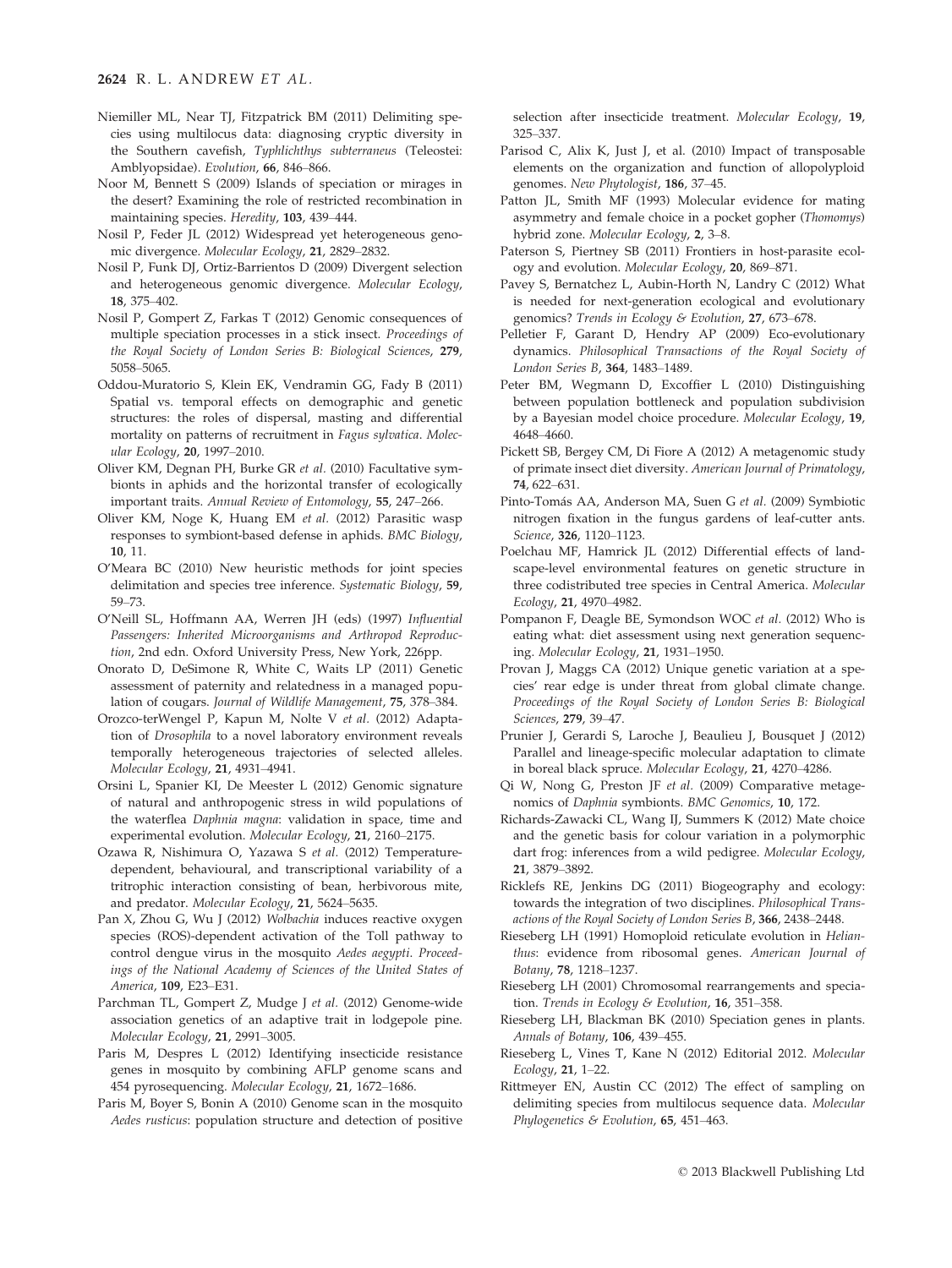- Roesti M, Hendry AP, Salzburger W et al. (2012) Genome divergence during evolutionary diversification as revealed in replicate lake-stream stickleback population pairs. Molecular Ecology, 21, 2852–2862.
- Rogers SM, Bernatchez L (2007) The genetic architecture of ecological speciation and the association with signatures of selection in natural lake whitefish (Coregonus sp. Salmonidae) species pairs. Molecular Biology and Evolution, 24, 1423–1438.
- Rollins LA, Browning LE, Holleley CE et al. (2012) Building genetic networks using relatedness information: a novel approach for the estimation of dispersal and characterization of group structure in social animals. Molecular Ecology, 21, 1727–1740.
- Rosenblum EB, Römpler H, Schöneberg T, Hoekstra HE (2010) Molecular and functional basis of phenotypic convergence in white lizards at White Sands. Proceedings of the National Academy of Sciences, 107, 2113–2117.
- Rowe HC, Renaut S, Guggisberg A (2012) RAD in the realm of next-generation sequencing technologies. Molecular Ecology, 20, 3499–3502.
- Rutledge LY, Patterson BR, Mills KJ et al. (2010) Protection from harvesting restores the natural social structure of eastern wolf packs. Biological Conservation, 143, 332–339.
- Salzburger W, Ewing GB, von Haeseler A (2011) The performance of phylogenetic algorithms in estimating haplotype genealogies with migration. Molecular Ecology, 20, 1952– 1963.
- Schlötterer C (2003) Hitchhiking mapping functional genomics from the population genetics perspective. Trends in Genetics, 19, 32–38.
- Schluter D (2009) Evidence for ecological speciation and its alternative. Science, 323, 737–741.
- Schoville SD, Bonin A, Francois O et al. (2012) Adaptive genetic variation on the landscape: methods and cases. Annual Review of Ecology, Evolution, and Systematics, 43, 23–43.
- Schradin C, Lindholm AK, Johannesen J et al. (2012) Social flexibility and social evolution in mammals: a case study of the African striped mouse (Rhabdomys pumilio). Molecular Ecology, 21, 541–553.
- Scopece G, Lexer C, Widmer A, Cozzolino S (2010) Polymorphism of postmating reproductive isolation within plant species. Taxon, 59, 1367–1374.
- Segelbacher G, Cushman SA, Epperson BK et al. (2010) Applications of landscape genetics in conservation biology: concepts and challenges. Conservation Genetics, 11, 375–385.
- Sella G, Petrov DA, Przeworski M, Andolfatto P (2009) Pervasive natural selection in the Drosophila genome? PLoS Genetics, 5, e1000495.
- Servedio MR, Van Doorn GS, Knopp M, Frame AM, Nosil P (2011) Magic traits in speciation: 'magic' but not rare? Trends in Ecology & Evolution, 26, 389–397.
- Sharon G, Segal D, Ringo JM (2010) Commensal bacteria play a role in mating preference of Drosophila melanogaster. Proceedings of the National Academy of Sciences of the United States of America, 107, 20051–20056.
- Shehzad W, McCarthy TM, Pompanon F et al. (2012) Prey preference of snow leopard (Panthera uncia) in South Gobi, Mongolia. PLoS ONE, 7, e32104.
- Signer EN, Schmidt CR, Jeffreys AJ (1994) DNA variability and parentage testing in captive Waldrapp ibises. Molecular Ecology, 3, 291–300.
- Simms EL, Porter SS (2012) Transcriptomic insights into mechanisms of symbiotic cooperation. Molecular Ecology, 21, 4665–4668.
- Smith CI, Tank S, Godsoe W et al. (2011) Comparative phylogeography of a coevolved community: concerted population expansions in Joshua trees and four yucca moths. PLoS ONE, 6, e25628.
- Smith G, Lohse K, Etges William J, et al. (2012) Model-based comparisons of phylogeographic scenarios resolve the intraspecific divergence of cactophilic Drosophila mojavensis. Molecular Ecology, 21, 3293–3307.
- Sork VL, Waits L (2010) Contributions of landscape genetics approaches, insights, and future potential. Molecular Ecology, 19, 3489–3495.
- Sork VL, Davis FW, Westfall R et al. (2010) Gene movement and genetic association with regional climate gradients in California valley oak (Quercus lobata Nee) in the face of climate change. Molecular Ecology, 19, 3806–3823.
- Sork VL, Aitken SN, Dyer RJ, Eckert AJ, Legendre P, Neale DB (2013) Putting the landscape into the genomics of trees: approaches for understanding local adaptation and population responses to changing climate. Tree Genetics and Genomics, doi:DOI 10.1007/s11295-013-0596-x
- Sousa V, Grelaud A, Hey J (2011) On the nonidentifiability of migration time estimates in isolation with migration models. Molecular Ecology, 20, 3956–3962.
- Spear SF, Balkenhol N, Fortin M-J, McRae BH, Scribner KIM (2010) Use of resistance surfaces for landscape genetic studies: considerations for parameterization and analysis. Molecular Ecology, 19, 3576–3591.
- St-Cyr J, Derôme N, Bernatchez L (2008) The transcriptomics of life-history trade-offs in whitefish species pairs (Coregonus sp.). Molecular Ecology, 17, 1850–1870.
- Stenglein JL, Waits LP, Ausband DE, Zager P, Mack CM (2011) Using noninvasive genetic sampling at grey wolf (Canis lupus) rendezvous sites to determine pack size, family relationships, and relatedness. Journal of Mammalogy, 92, 784–795.
- Stinchcombe JR, Hoekstra HE (2008) Combining population genomics and quantitative genetics: finding the genes underlying ecologically important traits. Heredity, 100, 158–170.
- Stone GN, Nee S, Felsenstein J (2011) Controlling for non-independence in comparative analysis of patterns across populations within species. Philosophical Transactions of the Royal Society of London Series B, 366, 1410–1424.
- Stone GN, Lohse K, Nicholls JA et al. (2012) Reconstructing community assembly in time and space reveals enemy escape in a western palearctic insect community. Current Biology, 22, 1–6.
- Storfer A, Murphy MA, Evans JS et al. (2007) Putting the 'landscape' in landscape genetics. Heredity, 98, 128–142.
- Storfer A, Murphy MA, Spear SF, Holderegger R, Waits LP (2010) Landscape genetics: where are we now? Molecular Ecology, 19, 3496–3514.
- Strasburg JS, Rieseberg LH (2011) Interpreting the estimated timing of migration events in the IM suite of programs. Molecular Ecology, 20, 2353–2366.
- Suen G, Teiling C, Li L et al. (2011) The genome sequence of the leaf-cutter ant Atta cephalotes reveals insights into its obligate symbiotic lifestyle. PLoS Genetics, 7, e1002007.